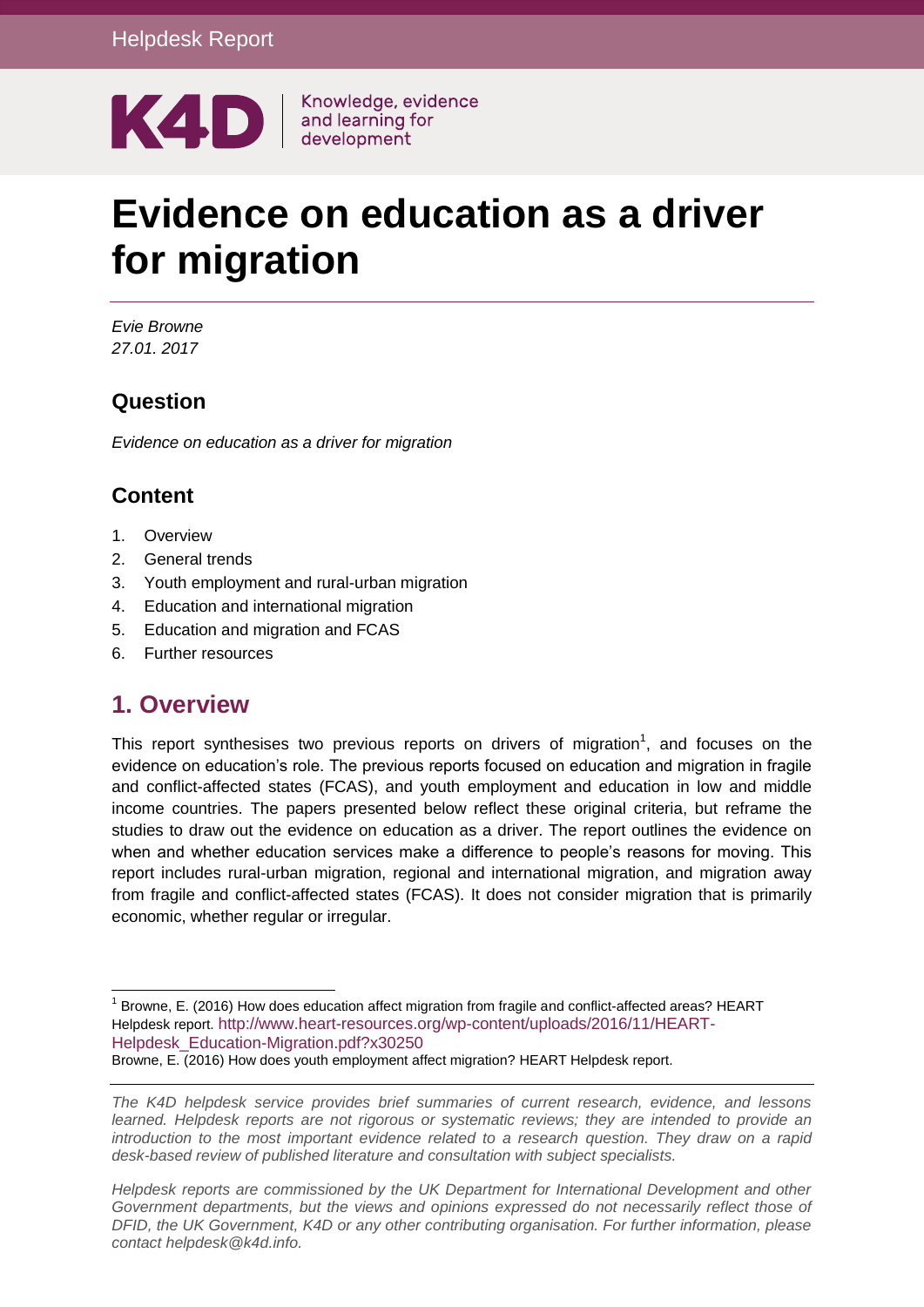There are considerable differences in people's reasons for migrating, either internally or internationally, depending on where they come from and their personal circumstances. Often cited reasons are to escape conflict, get a better job, provide remittances to their families, or to help a family member. In short, people mostly migrate to improve their circumstances (Devictor, 2016).

The literature here suggests that education is not often a primary driver of migration, either as a push or pull factor, except in the cases of young people going to universities abroad, and sometimes to get into better, more distant, schools than their local ones. Where there has been a deliberate decision to study is the only circumstance noted here in which education is the primary driver of migration. Education is usually viewed as a secondary driver, or one among many socio-economic factors that contribute to a better life. The primary drivers of all kinds of internal and international migration are security concerns, livelihoods opportunities, and economic incentives.

Economic prospects and education are closely related and hard to disentangle. People giving education as a reason to migrate usually associate this with the prospect of eventually getting a decent job. Children's education is often considered a family investment for the future (Bakewell & Bonfiglio, 2013). Thus when people cite economic reasons for migrating or deciding on a particular place, this may also implicitly include educational services for children, who will then be able to get a better job in the future.

There are many conflicting pieces of evidence and no strong agreement in the literature on the role that education plays in migration. One of the reasons for this is that people's motivations change over time and as they travel (Hagen-Zanker & Mallett, 2016). One of the only common points of agreement is that across low-income contexts, higher educated people are more likely to migrate, due to a combination of higher financial resources, greater aspirations, and lack of appropriate employment in their home environment. Literature and experts are very consistent on this. What is less clear from the literature is whether the aspiration to migrate shapes education itself, for example through young people's choices to learn languages which facilitate migration (Ali, 2007), or whether it is going to school that increases aspirations to migrate. Highly educated migrants are more likely to go abroad for work, because more legal options are open to them, but they are also very likely to enrol in further education once abroad, partly because their qualifications are not recognised, and partly because the opportunity cost of university is lower for them than for lower educated migrants (Banerjee & Verma, 2009). Education thus has multiple influences on migration, with few generalisable lessons. The summary below outlines some of the major issues arising in the literature, and details some of the nuances.

### **Age**

Over all types of migration, the vast majority of migrants are working-age economic migrants, who do not cite education as a key factor. Educational issues mostly affect young people and those with children. The literature suggests that youth aged between about 15 to 25 are the group who most strongly consider migrating for education, in line with their primary concerns of getting good qualifications leading to a good job. Schooling represents a route out of poverty and a chance to improve their and their family's economic situation.

Younger children are more likely to migrate for reasons of re-joining family members than for education and employment prospects (Cossor, 2016). This decision is usually made with their caregivers and not by themselves alone. Once on the move, families with children may consider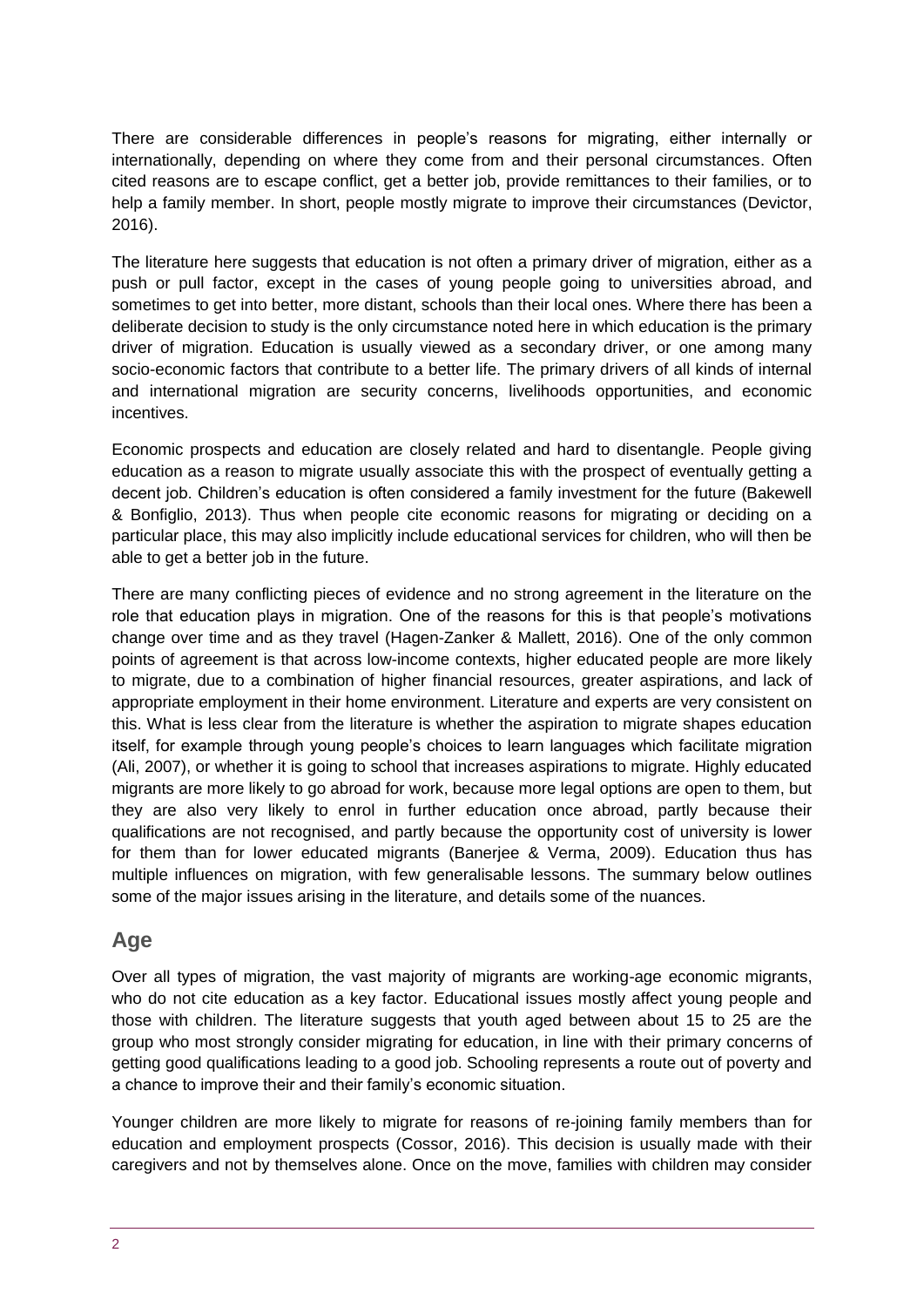access to education as an important factor in deciding where to go (Hagen-Zanker & Mallett, 2016). Nonetheless, education is not usually the primary reason why young people move. Usually, the family's search for better jobs and higher pay drives young people's internal and international migration, or security concerns, in the case of FCAS.

### **Gender**

There are gender differences in migration. In the Horn of Africa, girls often cite lack of education and early marriage as push factors; they migrate in order to avoid these and seek better opportunities (Cossor, 2016). If parents are not likely to allow girls to finish schooling, they may migrate away to a city where they are able to finish their education. Female refugees across contexts are less likely to want to return home if they have been receiving education in their refugee situations and see no prospect of this continuing if they return (Fagen, 2011). Women are more likely to migrate to join a spouse than men, who tend to migrate for work; and when they have migrated, women are more likely to stay at home than work or be in school (McKenzie, 2007). Women who migrate abroad or to the city specifically for study often enjoy more freedoms than they do at home; this can be part of the reason why they choose to temporarily migrate (Temin, et al. 2013).

Boys and young men are more likely to migrate for work, especially if they become the chief income earner in their household. This report did not find any studies looking at gender differences in migration for education, except a little detail in *Girls on the Move* (Temin, et al. 2013), so there remain considerable knowledge gaps on the relationship between gender, education and migration.

### **Income level and class**

The literature shows that education acts as a factor for migration mostly for middle-class, middleincome, aspirational young people. They aspire to white-collar jobs, for which higher education is needed (Punch & Sugden, 2013). Those who migrate primarily for education are those that can afford to pay school and accommodation fees. They tend to be from families that can raise the funds for travel. It is unclear how aspirations and resources work together to facilitate migration.

People who can migrate abroad, legally or illegally, tend not to be the poorest people. Legal international migrants tend to be well qualified before arrival, and thus education is not a driver. Poor families are less likely to access both education and migration.

Irregular migrants are likely to have low levels of education. Lower education means fewer options for legal migration (Cummings, et al. 2015). These migrants are mostly on the move in search of better-paying jobs. They are harder to track and this report contains much less information on this group, probably because the search terms for were looking for education as a driver, and education is not a driver for irregular migrants in search of work. Irregular migration from FCAS is detailed in the FCAS section.

### **Rural-to-urban migration**

Under specific circumstances, young people will migrate primarily to access education. This is often internal rural-to-urban migration, for secondary or tertiary education. Urban centres tend to offer better schooling opportunities, and young people will leave rural areas to access a better school (Crivello, 2011; Elder, et al. 2015). Parental desire for children to escape rural labour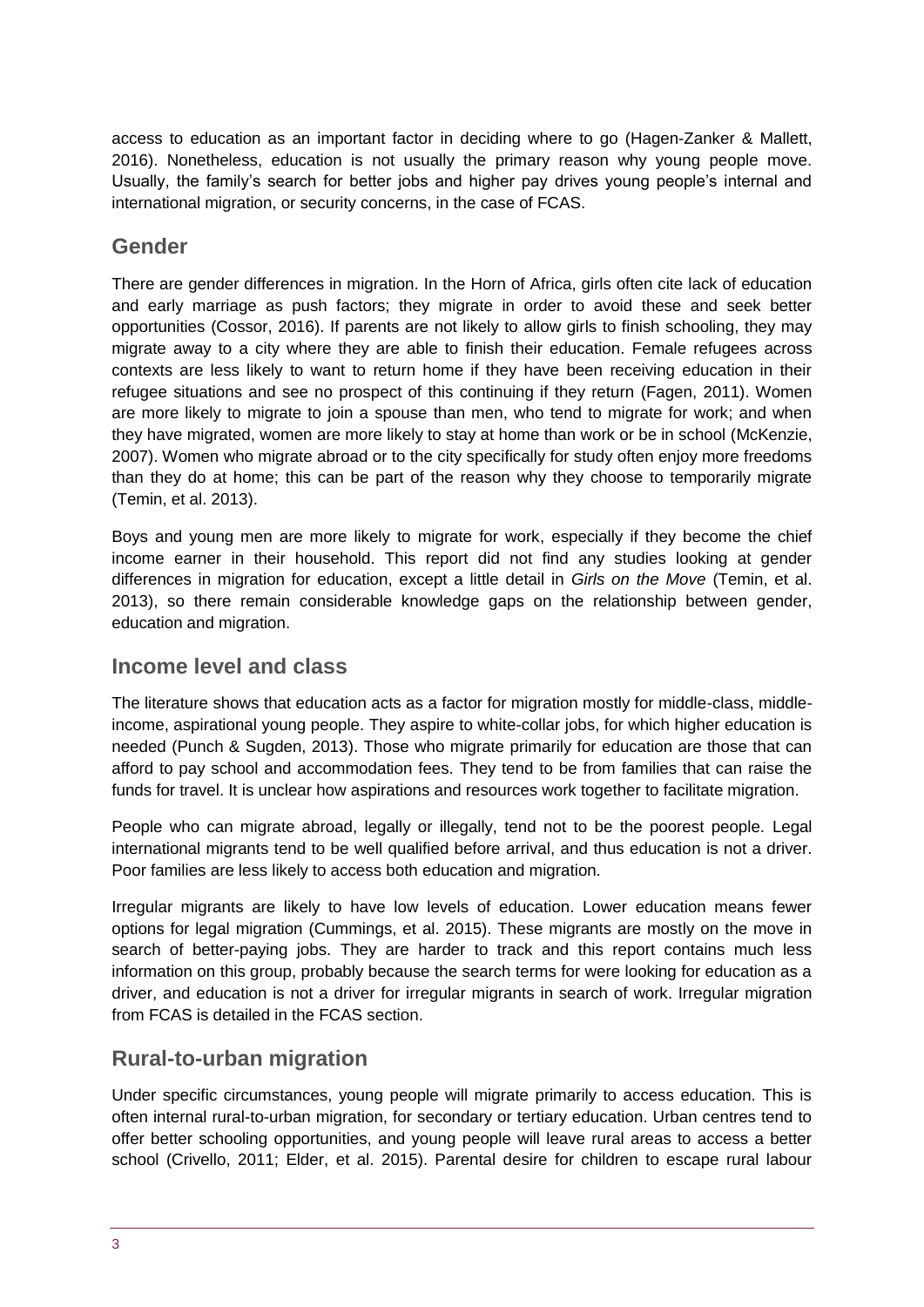means they emphasise and encourage education (Punch & Sugden, 2013). In complement, an increased emphasis on white-collar, middle class, office jobs encourages the prioritisation of education. Teenagers with the monetary and familial resources can move temporarily or permanently to the city to go to school. If not at a boarding school, they often lodge with a family member or diaspora member. Sometimes, this turns into an exploitative relationship where the young person is expected to pay their way in domestic work, which sometimes leads to them dropping out of school altogether (Temin, et al. 2013). There are also cases of traffickers taking children from their homes on the promise of sending them to school.

# **Tertiary education and international migration**

Education becomes a factor for international migration at university level. People move to go to university abroad. The results of this move are varied.

For many young people, there are universities available in their home countries. However, young people in developing countries often consider these to provide a poor standard of education that will not propel them into good careers (Samuel Hall Consulting, 2015; Syed, et al., 2007). For youth who can afford and aspire to university in Somaliland and Puntland, the 'right education' can only be obtained abroad (Samuel Hall Consulting, 2015). The expectation of studying in a developed country has become a key part of some societies, and signals a transition to adulthood along with qualifications (Ali, 2007). The expectation of international migration structures educational choices, such as which language to study, and which subjects to take, in order to facilitate later migration (Ali, 2007). There is also the expectation of acquiring a better job, either in the origin or destination country, as a result of the study (Samuel Hall Consulting, 2015). Higher-educated people may also migrate abroad for further training.

A subset of migrants are highly educated who have migrated for work, but find that their qualifications, while enough to gain entry, are not enough to get a job (Bloch, 2005). Developing country qualifications are frequently not recognised in developed economies. These migrants may then enrol in destination-country education in order to convert their abilities into recognised qualifications (Banerjee & Verma, 2009; Bloch, 2005). Thus education may not have been the driver for their migration, but becomes important once they have moved.

For some middle-class young people, study is the easiest route to getting a visa. Higher education institutes in the UK, Australia and the USA, among others, actively encourage international students to apply, making the application and travel process relatively easy (Rutten & Verstappen, 2014). The appeal of freedom from parents and societal expectations encourages some young Indians to study abroad; further education is not always their main motivator, but it provides simple and legal access (Rutten & Verstappen, 2014).

### **Fragile and conflict-affected states**

For people residing in fragile and conflict-affected states, the primary driver for migrating is to improve their physical safety and security. Violence, security, social networks and economic factors are the main factors influencing where and when to migrate (Devictor, 2016). Education plays only a minor role in these decisions, if at all. The literature is very consistent on this.

Some literature on the reasons for migration away from conflict-affected areas does include education as a factor playing into decisions, but it is usually mentioned very briefly as one of a number of socio-economic factors. Educational services have some influence as both a push and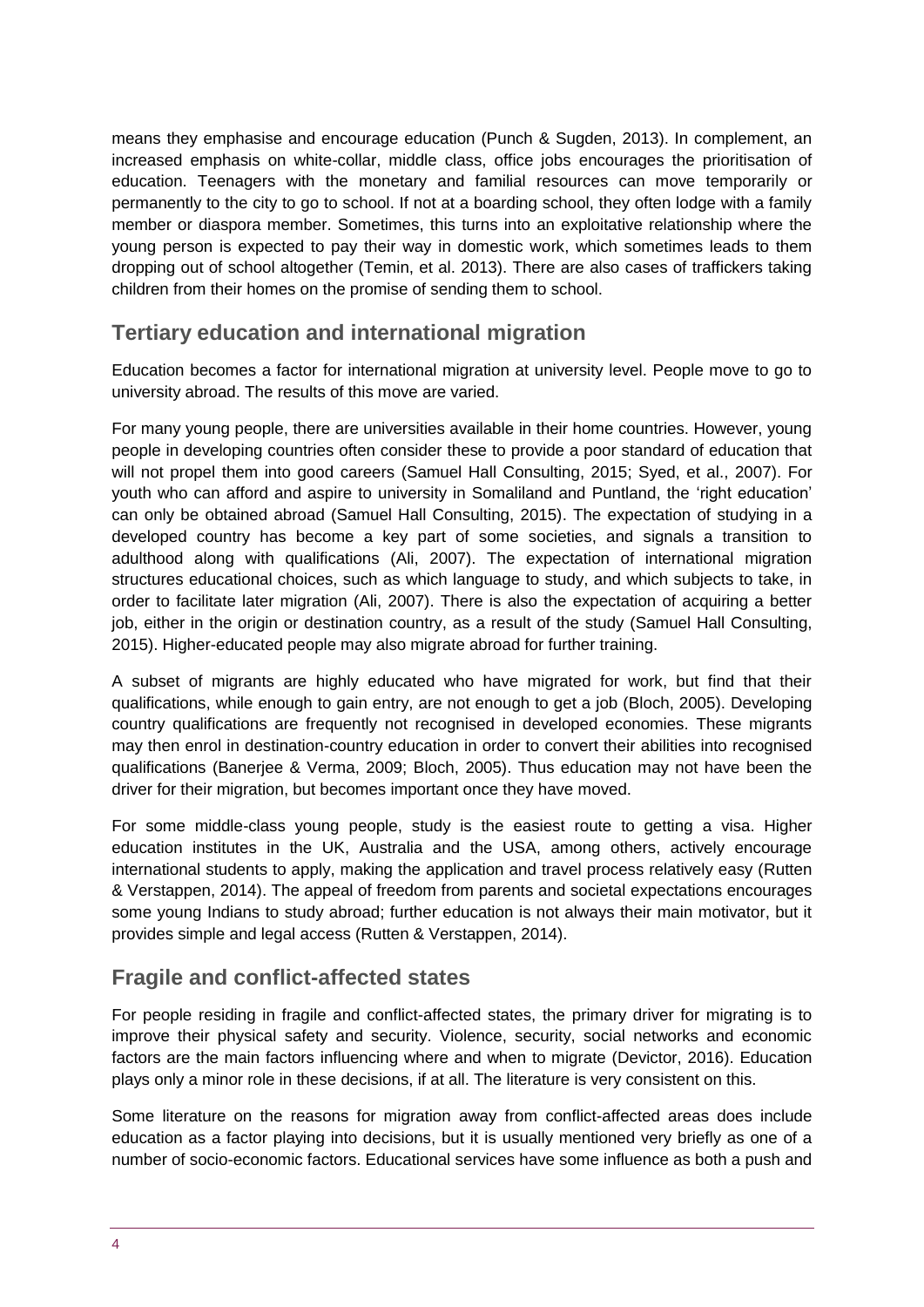pull factor, but are generally listed as of low importance. The evidence included below is some of the very small segment of the literature which does include some analysis of the impact of education on migration from fragile and conflict-affected areas.

Possibly this finding is because there are very few studies that consider this question in any meaningful way. Lack of data is a chronic problem in humanitarian contexts. It is not possible to provide experimental or counterfactual evidence on this topic, as this would require providing educational services to some migrants and not others, and examining whether this affected decisions to migrate, which in the case of people who did not migrate onwards would be a hypothetical question. The only example of this found for this report is Ethiopia's Out-of-Camp scheme, which allows Eritrean refugees to attend Ethiopian universities (Samuel Hall Consulting, 2014). In some cases, this has led to Eritreans settling in Ethiopia and not seeking to migrate further. However, there is no strong, generalisable evidence from which to draw policy conclusions.

The literature suggests that education plays very little role in the decision to leave a conflictaffected area, as this is primarily a security issue, followed by livelihoods issues. However, education may play a part once people are on the move, in deciding where to go. These decisions are made on the information available about where refugees can see making a viable life: work, education, healthcare, citizenship, ease of access, and safety are the main factors (Hagen-Zanker & Mallett, 2016). These reasons for migrating onwards from a first country of asylum overlap quite strongly with traditional reasons for economic migration, and the two may be considered closely related. The literature is consistent in noting that these decisions and reasons may change over the course of the journey (Cummings, et al. 2015).

There is little to no evidence to suggest that provision of education in FCAS would change migration flows; as education is not a key driver of migration such provision is not likely to overcome the stronger drivers of insecurity and livelihood opportunities (Hagen-Zanker & Mallett, 2016). Higher wages and better livelihoods are more important drivers than educational services for people migrating from FCAS. As noted above, in non-conflict contexts, greater education may encourage migration if a poorly developed job market means people cannot obtain work.

The literature summarised below is a selection of the large literature on education and migration. Case study examples are selected for their typical or topical nature, and there are many others demonstrating similar results. The literature reviewed for this report but not included here shows that the strongest reason for migrating is jobs, work, and livelihoods opportunities, while education plays a minor role for most people. A large amount of the literature looks at how to integrate immigrant children into schooling, and how best to support their particular needs. That literature is not included here, as this report focuses on drivers of migration rather than destination-country schooling.

The report provides brief assessments of the strength of evidence in each paper, using the DFID framework for assessing the quality of a single study<sup>2</sup>. Research type refers to whether the study is primary, secondary or theoretical. Design categorises the studies on their status as experimental, quasi-experimental or observational, and the specific quantitative or qualitative

<sup>1</sup>  $2$  DFID (2014) Assessing the Strength of Evidence. How To Note. Department for International Development. London: UK.

[https://www.gov.uk/government/uploads/system/uploads/attachment\\_data/file/291982/HTN](https://www.gov.uk/government/uploads/system/uploads/attachment_data/file/291982/HTN-strength-evidence-march2014.pdf)[strength-evidence-march2014.pdf](https://www.gov.uk/government/uploads/system/uploads/attachment_data/file/291982/HTN-strength-evidence-march2014.pdf)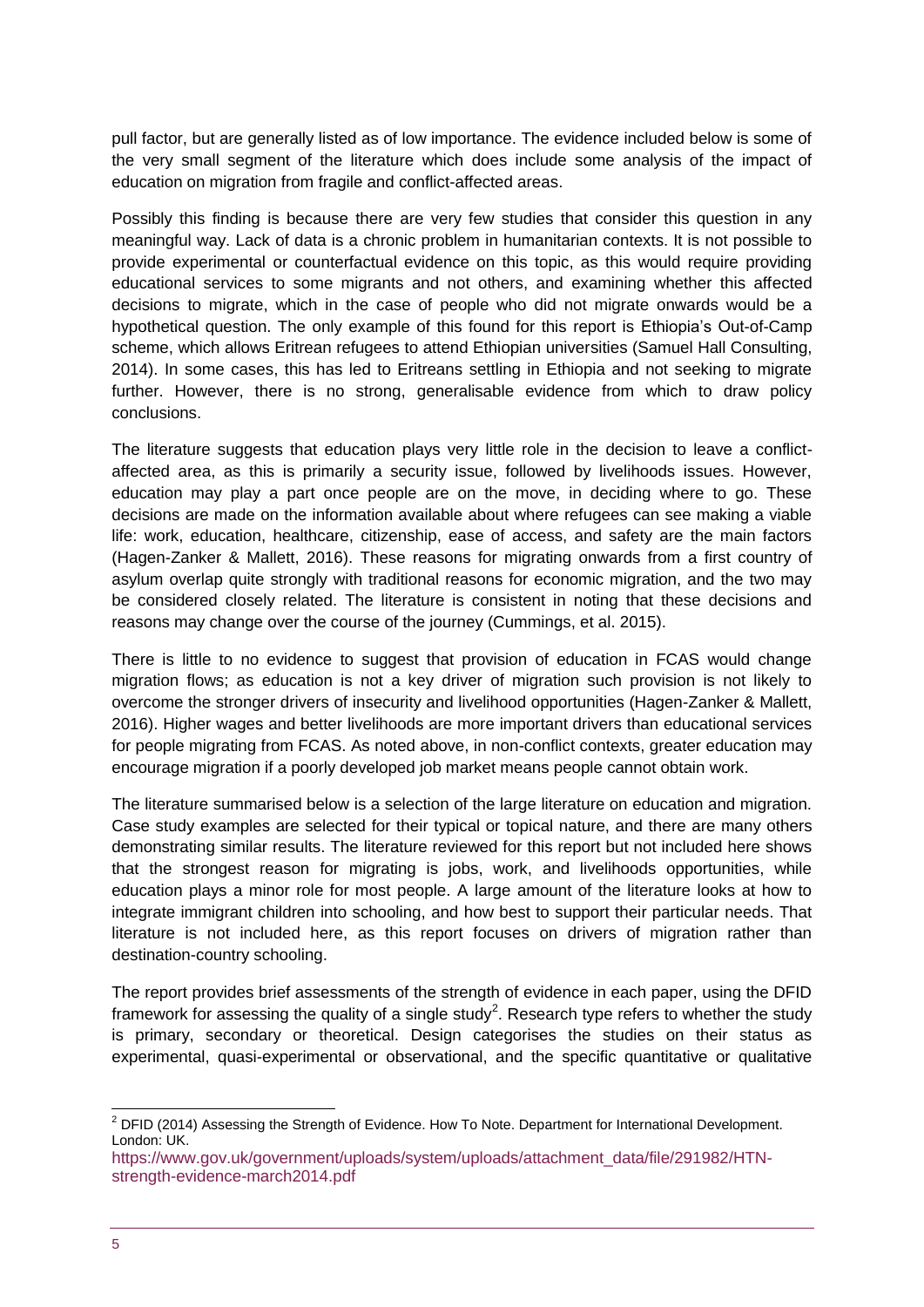methods used. As this report is a rapid review, the quality assessments were based on a brief review of what the study reports in its methodology. Studies with detailed methodologies, conceptual framing and consideration of limitations and/or bias were generally rated highly, while studies without this were rated low. Validity and reliability were more difficult to assess in the short time period of this review, but were rated highly if the study presented and discussed these issues. Readers are recommended to consult the original papers carefully before drawing policy conclusions.

# <span id="page-5-0"></span>**2. General trends**

**Journeys to Europe. The role of policy in migrant decision-making** 

Hagen-Zanker, J. & Mallett, R. (2016). ODI Insights. London: Overseas Development Institute. <https://www.odi.org/publications/10317-journeys-europe-role-policy-migrant-decision-making>

**Research Type:** Primary. **Design:** Observational; qualitative; interviews; focus groups. **Quality:**  High. **Type:** Policy paper. **Geographic focus:** Europe.

This report aims to increase understanding of the journeys made by migrants to Europe. Based on in-depth interviews with more than 50 migrants, refugees and asylum seekers who have recently arrived in Berlin, London, Madrid and Manchester, it explores: the journeys migrants take; the factors that drive them; and the capacity of destination country migration policies to influence people's decisions, both before their journey begins and along the way.

The factors that push people into migration can include a wide range of things. Political and economic insecurity, conflict, violence, human rights abuses and repressive governments affected many respondents, forcing them to leave. But decisions about where to go might include economic and social factors such as educational services. The authors stress that none of the reasons why asylum seekers and refugees want to get to European countries – good education systems, safety, human rights, employment opportunities – does anything to challenge, undermine or call into question the reasons they have fled warzones.

Once on the move, aside from the presence of family and friends, the interviews suggest that education and employment are the two most important factors influencing people's thinking about where to go. Destinations often start off undefined, forming into something more solid as journeys are 'moved through'. In some cases, the destination is the broad idea of 'Europe'. People often plan only one country ahead. At this stage, the destination will just be a neighbouring country and there may not be a clear plan beyond this.

'Locational objectives' were overwhelmingly universal: people wanted a place that offers safety and security, employment, schooling and education and decent living conditions. For young people and those with young children – and even for those without, but who are thinking long term – education is central. People want places with a decent schooling system, where they can realistically get their children a good education over the coming years. In one focus group with five Syrian women in Berlin, this reason was placed front and centre; it was clearly the most influential factor driving their movement towards Germany. A number of interviewees cited low living standards and a lack of access to essential services, especially those experienced in refugee camps in Ethiopia and Somalia, as a reason to move on. Respondents shared their experiences about crowded, unsanitary living conditions and lack of access to food and clean water. Perceptions of risk, viability and opportunity change, so people may move on after a while,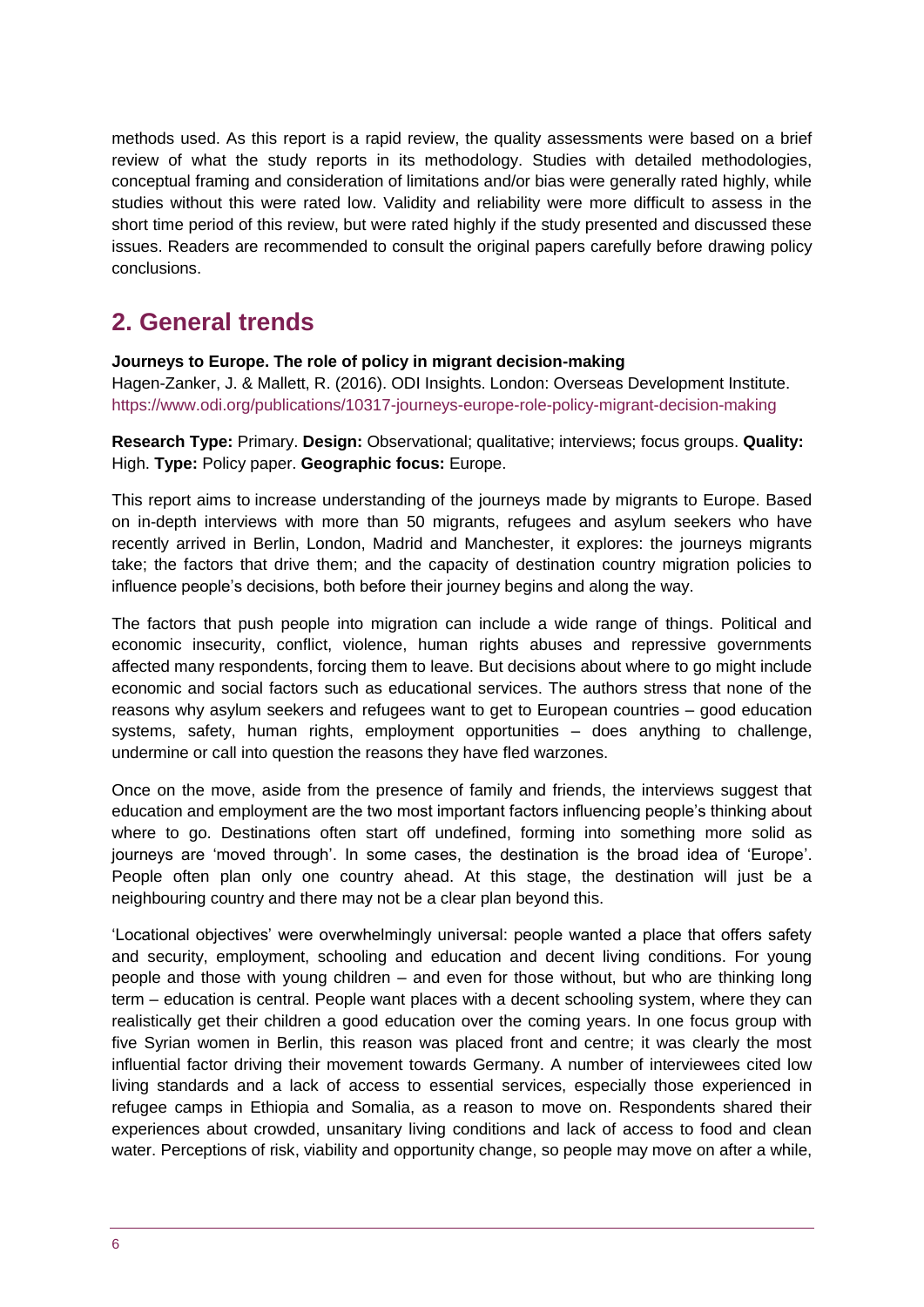some even years later. This means people may move to one place initially with the intention to settle, but then move on when reality does not meet expectations.

**Why people move: understanding the drivers and trends of migration to Europe.**  Cummings, C., Pacitto, J., Lauro, D., & Foresti, M. (2015). Working paper 430. London: Overseas Development Institute. [https://www.odi.org/publications/10217-why-people-move](https://www.odi.org/publications/10217-why-people-move-understanding-drivers-and-trends-migration-europe)[understanding-drivers-and-trends-migration-europe](https://www.odi.org/publications/10217-why-people-move-understanding-drivers-and-trends-migration-europe)

#### **Research Type:** Secondary. **Design:** Semi-systematic review. **Quality:** High. **Type:** Working paper. **Geographic focus:** Europe.

This Rapid Evidence Assessment was commissioned by DFID to examine the state and strength of knowledge on the drivers of irregular migration to Europe in the current Mediterranean crisis. It does not mention anything specifically about educational services, but does provide insights into the migration flows to Europe.

The evidence is clear that the reasons why asylum-seekers and economic migrants choose to make the dangerous journey to Europe are often similar and a person may fit both of these categories at the same time. At the centre of this is the need for secure livelihood opportunities. However, an individual's trajectory is difficult to predict, and a person's motivations and intentions may change frequently throughout their journey.

Outside of conflict-affected areas, as a country's economy grows, emigration is likely to increase as more people have the necessary financial resources and information to make the journey. The relationship between development and migration has been described as a 'migration hump', explaining that it is not individuals from the poorest households who migrate to Europe, but rather those who have access to sufficient resources to pay for their journey. Studies commonly report that the majority of irregular migrants are male, unmarried, in their early 20s, and have low levels of education. While it is not uncommon for irregular migrants to have secondary-level education, those with a higher level of education generally have more opportunities to migrate legally. The growing youth population in the Horn of Africa may also drive further migration from the region. Increasing employment and education opportunities in these countries would be unlikely to counteract this since people migrate not only to seek better education opportunities, but also to earn higher wages for their labour.

**A profile of the world's young developing country migrants.** McKenzie, D. J. (2007). Discussion Paper No. 2948 World Bank Publications. World Bank: Washington, DC. <http://ftp.iza.org/dp2948.pdf>

**Research Type:** Secondary. **Design:** Other review; survey analysis. **Quality:** High. **Type:**  Discussion paper. **Geographic focus:** Global.

Census and household survey data present a rich profile of the young developing country migrants around the world. Youth are found to comprise a large share of all migrants, particularly in migration to other developing countries, with the probability of migration peaking in the late teens or early twenties. The results suggest a high degree of commonality in the youth migrant experience across a number of destination countries.

 Developing country youth tend to work in similar occupations all around the world, and are more concentrated in these occupations than older migrants or native youth. Young men tend to work in physically intensive jobs like construction and agricultural labour.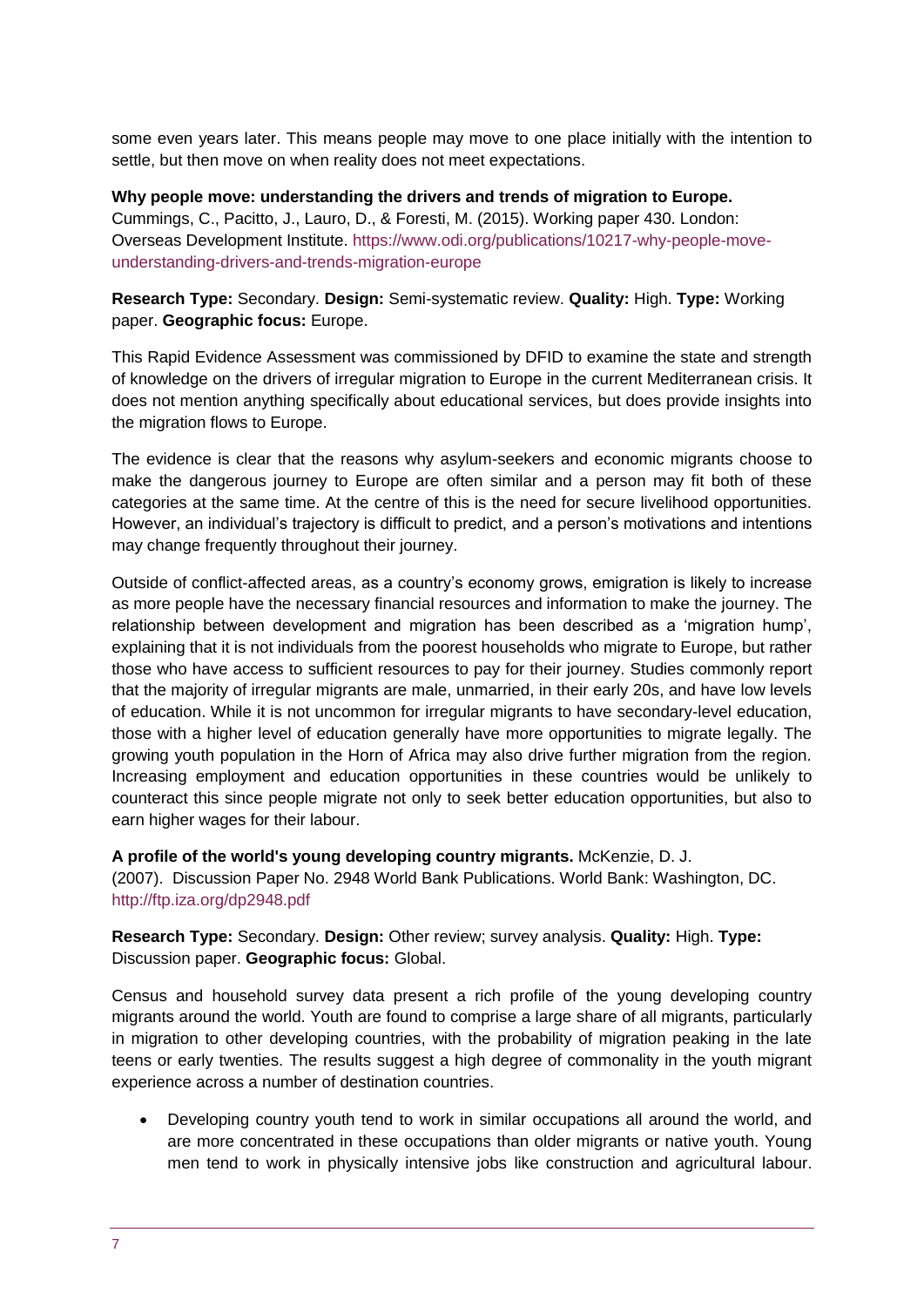Young migrant women are most likely to be domestic workers, cashiers, sales clerks, waitresses and cooks. Many of these jobs are considered to be of low status in developed countries, and offer little in the way of career advancement.

- Male migrants have a higher likelihood of working than young female migrants. Female youth who migrate are much more likely to be married and accompanying a spouse than male migrants.
- There is substantial migration for education. The large majority of young migrants are either in school or are working.
- The vast majority of 12 to 14 year old migrants are attending school. 29 percent of 18 to 24 year olds are attending school in their destination country, but another 29 percent are not working or in school. Among 18 to 24 year olds, over half are attending school in Canada and the United Kingdom, reflecting the importance of migration for education in these countries. However, there are also sizeable proportions of 18 to 24 year olds attending school in Argentina and South Africa, showing regional migration for higher education. In fact, a higher proportion of male 18 to 24 year old migrants to these two countries are attending school than male migrants to Spain and the United States in this age range.
- Youth who are neither working nor in school are often the cause of most concern for policymakers. The proportion of young migrants involved in neither activity is very large in some countries. As one would expect, the proportions are generally higher for young women, who may be involved in raising children or other household activities.
- The age of return migration is also very young in many countries, with the median return migrant being aged 25 to 30.

**Migration and Education.** Dustmann, C. & Glitz., A. (2011). Chapter 4 in 'Handbook of the Economics of Education'. Hanushek, E. A., Machin, S., & Woessmann, L. (eds.). <http://www.ucl.ac.uk/~uctpb21/Cpapers/MigrationAndEducation.pdf>

#### **Research Type:** Secondary. **Design:** Other review; conceptual. **Quality:** Moderate. **Type:**  Academic book. **Geographic focus:** Global.

This chapter discusses some of the key areas that connect migration and education. Education and skill acquisition play an important role at many stages of an individual's migration. Differential returns to skills in origin and destination country are a main driver of migration. In its simplest possible form, the migration decision is based on a comparison of expected lifetime earnings in the current region of residence and in an alternative region, to which the migrant has the possibility to emigrate. In many cases the acquisition of higher education rather than the pursuit of higher wages may be the main motive of migration: a hypothesis that is supported by the growing fraction of student migrations in the overall migration flows.

The economic success of the immigrant in the destination country is to a large extent determined by his or her educational background, how transferable these skills are to the host country labour market and how much he or she invests in further skills after arrival. The possibility of a later migration may affect educational decisions in the home country long before a migration is realized.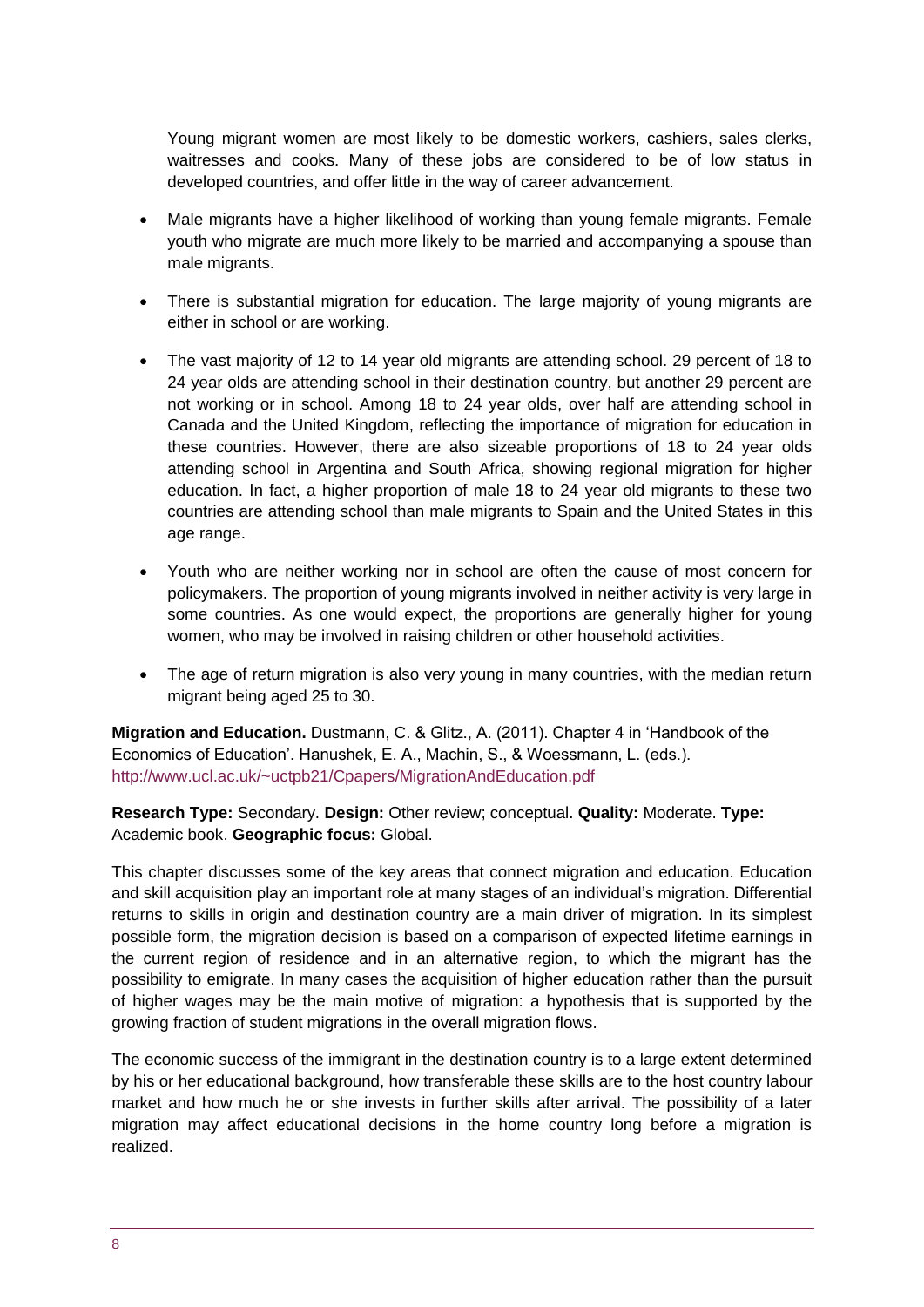**Seeking the views of irregular migrants: Decision making, drivers and migration journeys** McAuliffe, M. (2013). Irregular Migration Research Program. Department of Immigration and Border Protection, Australia.

[https://www.border.gov.au/ReportsandPublications/Documents/research/views-irregular-migrant](https://www.border.gov.au/ReportsandPublications/Documents/research/views-irregular-migrant-decision-drivers-journey.pdf)[decision-drivers-journey.pdf](https://www.border.gov.au/ReportsandPublications/Documents/research/views-irregular-migrant-decision-drivers-journey.pdf)

Research Type: Primary. Design: Observational; survey. Quality: High<sup>3</sup>. Type: Occasional paper. **Geographic focus:** Australia.

This paper reports the findings of a survey of irregular maritime arrivals who have been granted a permanent visa in Australia. The majority of irregular migrants were motivated by multiple factors, including education. The most prominent factor was protection. Poor education facilities in home countries was mentioned as a reason to leave, along with poverty, corruption and unemployment, aside from the most important issue of security. Education was listed as a problem at home by 30 per cent of the respondents. The most common reason for leaving was for general insecurity/conflict (42 per cent), followed by 'better education services' (15 per cent).

# <span id="page-8-0"></span>**3. Youth employment and rural-urban migration**

**Youth and rural development: evidence from 25 school-to-work transition surveys.**  Elder, S., de Haas, H., Principi, M. & Schewel, K. (2015). *Work4Youth Publication Series*, No. 29, Geneva: ILO.

[http://www.skillsforemployment.org/wcmstest4/idcplg?IdcService=GET\\_FILE&dID=201976&dDo](http://www.skillsforemployment.org/wcmstest4/idcplg?IdcService=GET_FILE&dID=201976&dDocName=WCMSTEST4_141854&allowInterrupt=1) [cName=WCMSTEST4\\_141854&allowInterrupt=1](http://www.skillsforemployment.org/wcmstest4/idcplg?IdcService=GET_FILE&dID=201976&dDocName=WCMSTEST4_141854&allowInterrupt=1)

Research Type: Primary. Design: Observational; survey<sup>4</sup>. Quality: High. Type: Policy paper. **Geographic focus:** Global.

This study aims to test hypotheses generated from current literature regarding rural development and broader prospects for rural livelihoods. One of the most common motivations behind urban migration is the assumed higher wage potential of urban areas, and the expectation of higher urban wages is borne out by the school-to-work transition (SWTS) datasets. From a survey of young people in 28 countries, many young workers signalled a willingness to relocate in order to find work, particularly to urban areas (27 per cent of all respondents) but also overseas (13 per cent). Migration aspirations were consistently higher among the unemployed. Given the underdevelopment of rural educational facilities in many countries, rural youth often have to migrate to towns and cities in order to study, particularly for higher education purposes. Even as educational opportunities increase in rural areas, higher level specialised jobs are concentrated in cities and in more highly developed countries. But even for the lower skilled, migration to the city or abroad often arises from a deliberate decision to improve livelihoods, save money for investments and help to reduce fluctuations in the family income.

 $3$  Methodology given in accompanying paper: [https://www.border.gov.au/ReportsandPublications/Documents/research/views-irregular-migrant](https://www.border.gov.au/ReportsandPublications/Documents/research/views-irregular-migrant-background-rationale-methodology.pdf)[background-rationale-methodology.pdf](https://www.border.gov.au/ReportsandPublications/Documents/research/views-irregular-migrant-background-rationale-methodology.pdf)

1

<sup>4</sup> School-to-Work Transition Survey: [http://www.ilo.org/employment/areas/youth-employment/work-for](http://www.ilo.org/employment/areas/youth-employment/work-for-youth/WCMS_191853/lang--en/index.htm)[youth/WCMS\\_191853/lang--en/index.htm](http://www.ilo.org/employment/areas/youth-employment/work-for-youth/WCMS_191853/lang--en/index.htm)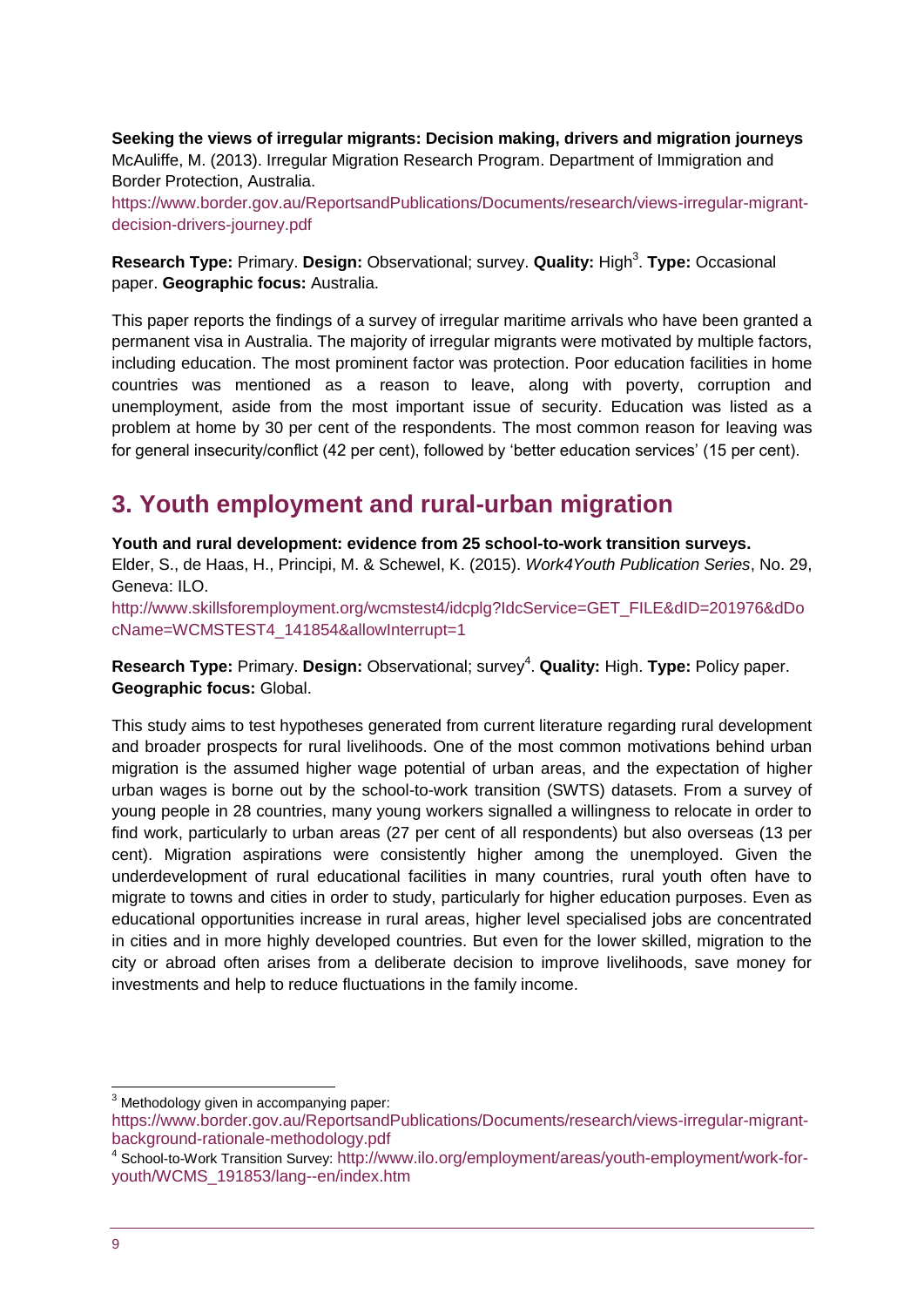#### **Work, education and outmigration among children and youth in upland Asia: changing patterns of labour and ecological knowledge in an era of globalisation.**

Punch, S. & Sugden, F. (2013) *Local Environment*, 18:3, 255-270 <http://dx.doi.org/10.1080/13549839.2012.716410>

**Research Type:** Primary. **Design:** Observational; mixed methods; wealth ranking; survey; focus groups; participation tools. **Quality:** Moderate. **Type:** Journal article. **Geographic focus:** India, Vietnam, China.

This paper identifies the impact of ongoing transformations in young people's labour contribution in four natural resource-dependent regions in India, Vietnam and China. There is an increased emphasis placed by households on education, with a strong parental desire for their children to escape from traditional agricultural and fishing-based livelihoods to find work in the cities. Pursuing education was therefore particularly marked as households sought new opportunities. There are fewer skilled jobs available locally and out-migration is increasing, and adults, older children and youth expressed a desire to leave fishing and agriculture, particularly in the context of ecological decline. These dual processes of rising educational aspirations and out-migration are intricately connected. Education is prioritised as a route to better paid employment in urban centres, whether this is white collar work or skilled manual work.

#### **Should I stay or should I go? Rural youth employment in Uganda and Zambia.**

Kristensen, S., & Birch-Thomsen, T. (2013). *International Development Planning Review,* 35(2), 175-201.

<http://online.liverpooluniversitypress.co.uk/doi/abs/10.3828/idpr.2013.12>

**Research Type:** Primary. **Design:** Observational; mixed methods; surveys; focus groups. **Quality:** Moderate. **Type:** Journal article. **Geographic focus:** Zambia, Uganda.

This paper discusses the employment strategies of young people in selected rural areas of Zambia and Uganda, with a focus on the opportunities and constraints that they face. In Uganda, a significant proportion of the youth, especially young men, migrate to urban areas, whereas in Zambia, almost all the young people have chosen to remain in the rural area, where they consider their prospects of success to be greater than if they were to migrate elsewhere. An even number of men and women had migrated from the Ugandan study sites. People mainly left the villages due to pull motives, either in pursuit of education (61 per cent) or to look for employment (22 per cent). It is likely that a certain percentage of the young people who had left the villages for education, especially those attending a secondary boarding school, might return and resettle in the village. In fact, young people accounted for 68 per cent of all household members who had left the villages to pursue education elsewhere. This was the only motive for their absence.

The difference between the rural youth strategies in the two countries arises primarily because of the differing access of young people to land, plus the Zambian study sites being close enough to a small town to facilitate mobility on a daily basis. This study shows that not all young people have shunned agriculture, but, given the right conditions, are willing to stay in rural areas, where they can make a decent living. Furthermore, with urban living becoming increasingly challenging, some young people are returning to live and work in rural areas. Those that do move to urban areas maintain a multi-faceted relationship with their village of origin, often sending back remittances and forming part of the seasonal labour supply.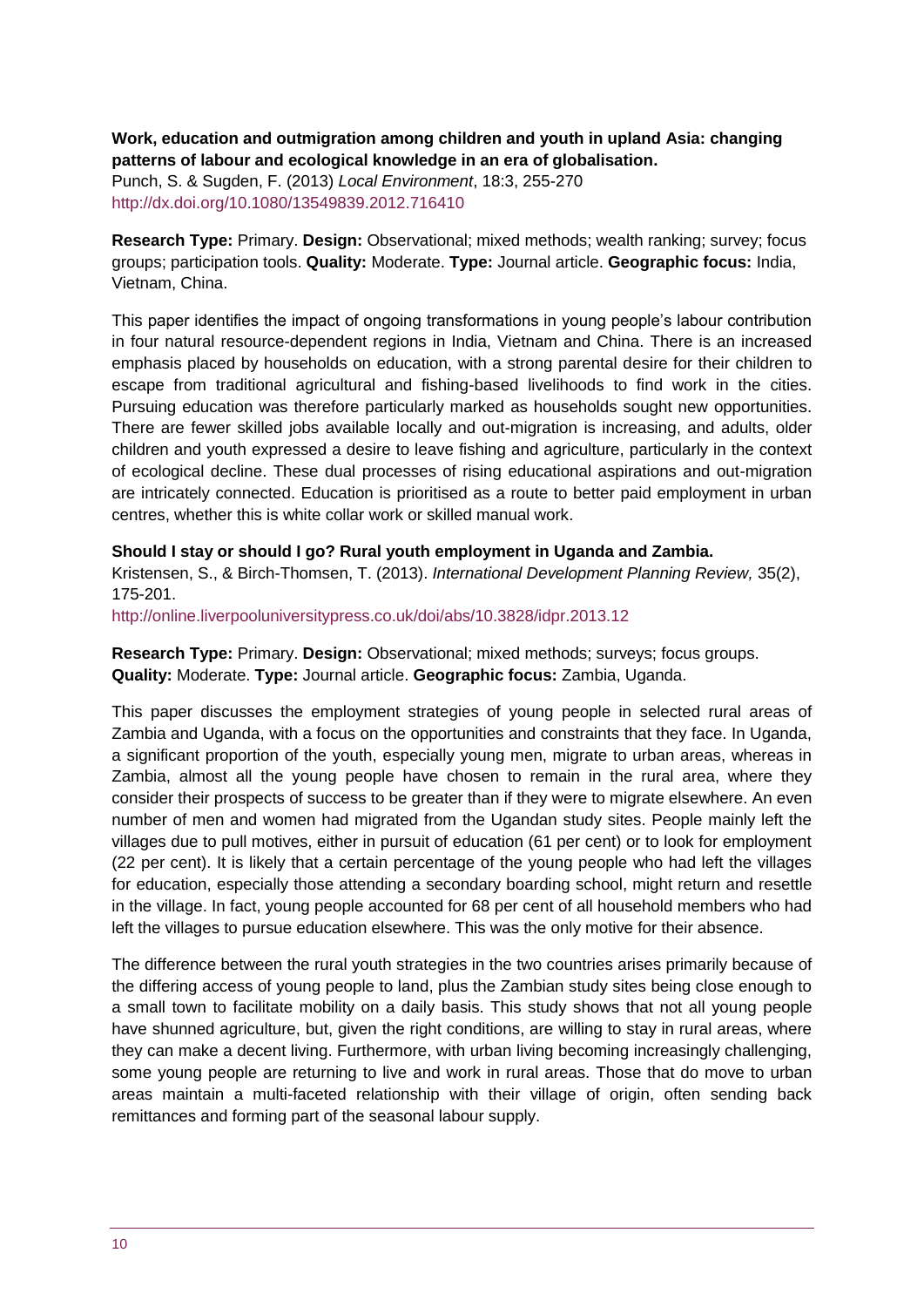**'Becoming somebody': youth transitions through education and migration in Peru.** Crivello, G. (2011) *Journal of Youth Studies*, 14:4, 395-411. <http://dx.doi.org/10.1080/13676261.2010.538043>

**Research Type:** Primary. **Design:** Observational; mixed methods; survey; interviews; participatory research. **Quality:** High. **Evidence Type:** Journal article. **Geographical focus:** Peru.

Data from the Young Lives longitudinal study show that young people in Peru have high educational aspirations linked to mobility. The globalising discourse around the value of school education for defining good childhoods and successful youth transitions is widespread in Peru, this being reflected in the high educational aspirations for young people in the sample. Urban caregivers wanted their children to have 'better' lives while rural caregivers wanted their children to have 'distinct' lives, and education was seen as central to disrupting the intergenerational transfer of poverty.

For young people growing up in resource-poor communities, continuing education beyond primary school often entails travelling greater distances to the nearest secondary school. In the qualitative research, young people rarely aspired to migrate for the sake of migration. It was mostly an implicit assumption behind their aspirations and linked to schooling and job opportunities. Especially in rural communities, education both requires mobility and increases one's capacity for being mobile. Young people were also pragmatic in acknowledging the need for mobility in order to pursue quality education, especially if they aspired to university. Few of them, however, enthusiastically embraced the idea of long-distance, permanent migration and wanted to be close to their parents and home. Likewise, many caregivers said that when their children were grown they would like to continue living near them, but some of them viewed migration as inevitable. When rural young people orient themselves towards migration, it is generally to the next biggest town or capital city. Young people in the urban sites, and particularly in Lima, tend to orient their mobility to a 'better neighbourhood' or internationally. Overall, there were no major gender differences in migration aspirations.

#### **Girls on the move: Adolescent girls and migration in the developing world.**

Temin, M., Montgomery, M. R., Engebretsen, S., & Barker, K. M. (2013). A Girls Count report on adolescent girls. Population Council.

[http://www.popcouncil.org/uploads/pdfs/2013PGY\\_GirlsOnTheMove.pdf](http://www.popcouncil.org/uploads/pdfs/2013PGY_GirlsOnTheMove.pdf)

**Research Type:** Secondary. **Design:** Other review. **Quality:** Moderate. **Type:** Policy paper. **Geographic focus:** Global.

Adolescent girls migrate to cities from both urban and rural homes, motivated by similar aspirations and needs. Many girls migrate to further their education in the city. Girls may move to be physically closer to school. The quality and relevance of schooling are also a consideration: in Bangladesh and Burkina Faso, children reported they migrated because they felt the rural school curriculum lacked relevance to modern lives. Although they are better educated than their rural peers, urban in-migrant girls' levels of educational attainment generally do not match the levels achieved by urban non-migrant girls.

Many migrants combine educational aspirations with plans to work. Migrant girls may find jobs to cover fees for part-time schooling or future educational expenses. Some anticipate that domestic work will lead to opportunities for formal education. A study in Ghana found that 20 percent of girls entered domestic work because the employer promised to support vocational training either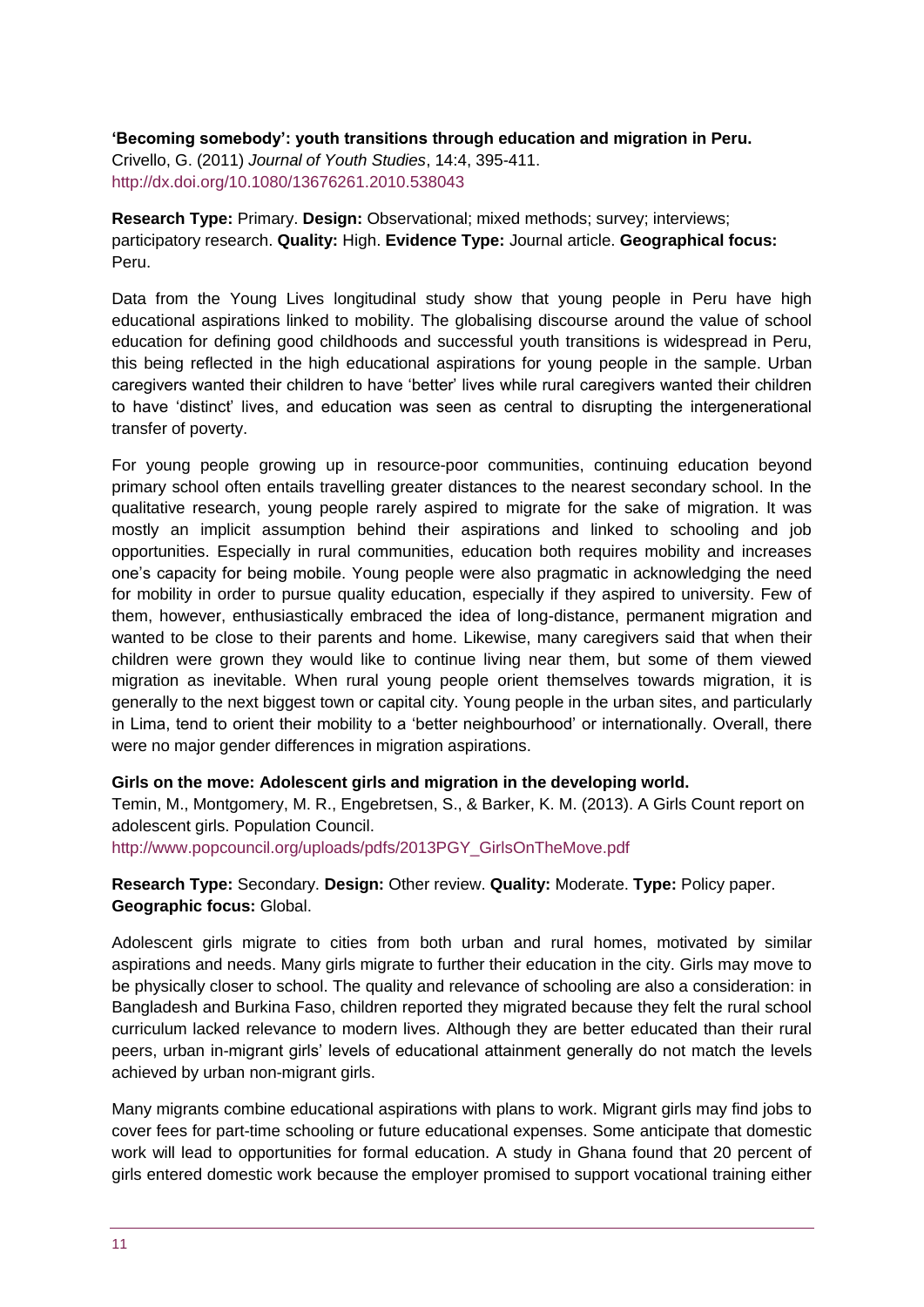during or after their service. Many girls who migrate for work report that gaining skills through work is the only educational option realistically open to them. Migrant children frequently state a preference for vocational training over traditional academic education. Apprenticeships—a common form of such training— are a popular alternative to formal education among young migrants in West Africa. Girls perceive that apprenticeships improve marriage prospects and teach practical skills, which can provide a degree of independence even within marriage.

# <span id="page-11-0"></span>**4. Education and international migration**

**Middling migration: Contradictory mobility experiences of Indian youth in London.** Rutten, M., & Verstappen, S. (2014). *Journal of Ethnic and Migration Studies*, 40(8), 1217-1235. <http://dx.doi.org/10.1080/1369183X.2013.830884>

**Research Type:** Primary. **Design:** Observational; qualitative; interviews. **Quality:** Moderate. **Type:** Journal article. **Geographic focus:** UK, India.

This paper examines the contradictory migration experiences of Indian youth who recently moved to Britain on a student or temporary work visa and discusses the perspectives of their middle-class families in Gujarat. The young middle-class Indians have high aspirations to go abroad, either for work or study. Since the early 1990s, educational institutes in countries like Britain, USA and Australia have vigorously attracted students from countries like India, turning education into an export product. In many parts of India, education has come to be viewed as the easiest and fastest route to go abroad. The visa agents in Anand specialised in student visas, and some of them had 'exclusive deals' with foreign colleges. Most advise their customers to apply for a student visa to the UK as the college fees are often cheaper there than in the USA or Canada. 22 of the 26 respondents already had a bachelor's or master's degree when they reached London. 12 of them entered the UK on student visas, but almost all of them gave up studies soon after their arrival because of the long hours they had to work in order to cover their living expenses. Officially, however, they remained students, registered in their colleges, to ensure their legal status.

These young people moved to London not only to earn money and gain new experiences but also to escape family pressures by living away from their parents. For young men, going abroad means to escape parental control over their behaviour and lifestyle; for young women, it means having the opportunity to work and move freely outside the house. Migration can also be used to avoid social pressure related to marriage. While the migration literature has tended to represent migrants as driven by economic pressures, it is important to also recognise these gendered social motivations for migration.

**'Go west young man': the culture of migration among Muslims in Hyderabad, India.**  Ali, S. (2007). *Journal of ethnic and migration studies,* 33(1), 37-58. <http://dx.doi.org/10.1080/13691830601043489>

**Research Type:** Primary. **Design:** Observational; qualitative; participant-observation; interviews. **Quality:** High. **Type:** Journal article. **Geographic focus:** India.

This article explores an understudied aspect of the migration process, the 'culture of migration', using data gathered from field research in Hyderabad, India. Hyderabad is a city with substantial capital investment, especially from IT companies, and is an excellent site to examine how the desire to migrate remains salient in spite of the immigration of capital to the migrants' home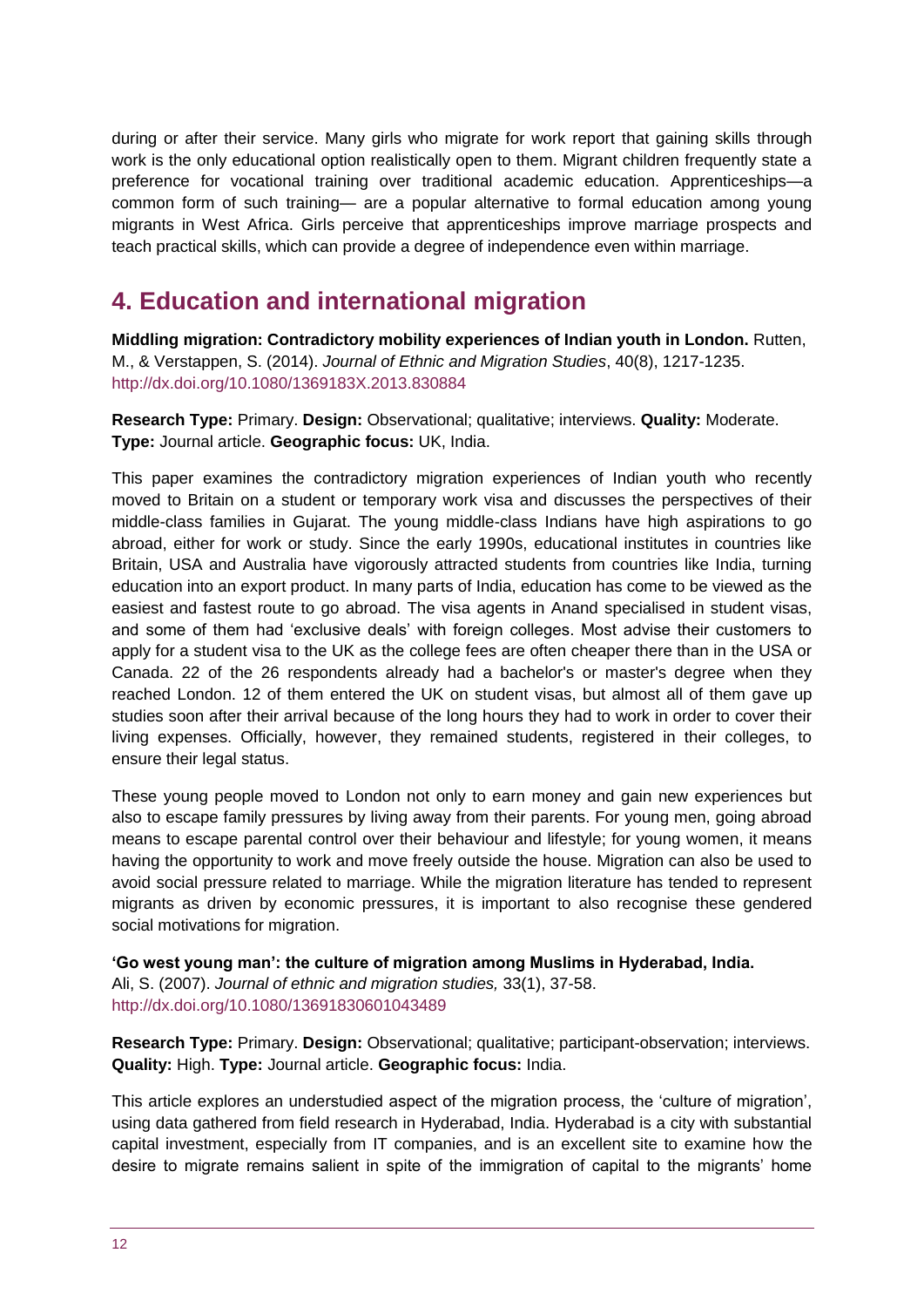setting, resulting in increased job opportunities at home, at least for professionals. The culture of migration is diffused through Hyderabadi Muslim society, so much so that, while it is impossible for all to go, the desire to migrate has become generalised and normative. The culture of migration and the desire to migrate manifest themselves in how people deal with education and work in Hyderabad, shaping the choices they make. Arabic is now commonly taught in many schools, to facilitate future Gulf employment. Where medicine and engineering used to be the primary choices of professionals, it is now computer science that attracts the brightest, as they are the ones who can most easily get the coveted H1B visa for the US.

#### **Reasons for migration among medical students from Karachi.**

Syed, N. A., Khimani, F., Andrades, M., Ali, S. K., & Paul, R. (2007). *Medical education*, 42(1), 61-68.<http://dx.doi.org/10.1111/j.1365-2923.2007.02904.x>

#### **Research Type:** Primary. **Design:** Observational; quantitative; questionnaire. **Quality:**  Moderate. **Type:** Journal article. **Geographic focus:** Pakistan.

The study focused on final-year medical students at two of the largest private medical schools in Karachi, Pakistan. Over 95 per cent of Aga Khan University (AKU) and over 65 per cent of Baqai University (BU) final-year medical students intend to proceed abroad for their postgraduate training. The most common reason cited for moving abroad was the quality of postgraduate medical education (PGME). Over 93 per cent of respondents at AKU and 65 per cent at BU felt that poor quality PGME in Pakistan was the most important factor motivating them to seek PGME abroad. Another important issue concerned the poor salary of postgraduate trainees in PGME programmes in Pakistan. A little over half of all students also cited economic prospects after training as an extremely important reason behind their decision to migrate. Post-training economic prospects was the third most important factor. Other interesting factors captured through the open-ended questions were the poor work environment and lack of rigor in teaching of residents in domestic university hospitals. The major contributing factors for students who wished to stay in Pakistan were family ties, the desire to serve their nation and the desire to settle in Pakistan. It is often supposed that a desire to settle in the developed world is the main motivation of people who migrate abroad. However, the study revealed that only 10 per cent of respondents wanted to settle abroad after training.

#### **The development potential of Zimbabweans in the diaspora: A survey of Zimbabweans living in the UK and South Africa.**

Bloch, A. (2005). International Organization for Migration (No. 17). [http://publications.iom.int/system/files/pdf/mrs17\\_0.pdf](http://publications.iom.int/system/files/pdf/mrs17_0.pdf)

**Research Type:** Primary. **Design:** Observational; quantitative; questionnaire **Quality:** High. **Evidence Type:** Research report. **Geographic focus:** UK, South Africa, Zimbabwe.

This report is based on a survey of 1,000 Zimbabwean nationals – 500 respondents in the United Kingdom and 500 respondents in South Africa. The data show that Zimbabweans in the UK and South Africa are well educated with high levels of skills and employment experience that they are not always able to use in their country of residence. The main reason for emigrating related to the economy and employment – 48 per cent had left Zimbabwe due to the economic situation, the lack of employment or to work abroad. Around a quarter (26 per cent) said that their main reason for leaving was political. A further 19 per cent left to study abroad. Zimbabweans in the UK were more likely than those in South Africa to have left for political reasons and to study abroad.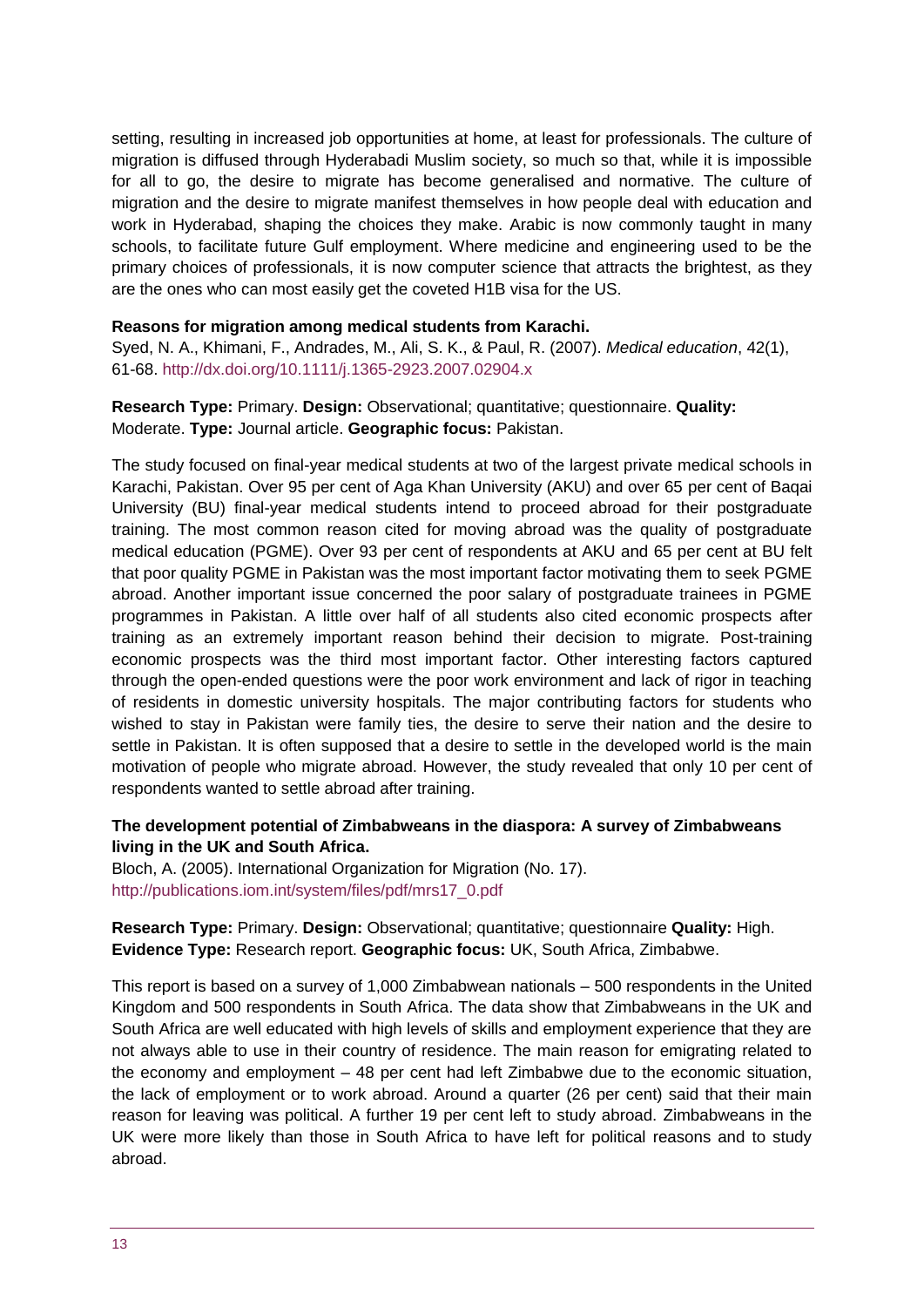Educational qualifications were high, especially among those in the UK, where 97 per cent arrived with a formal qualification. An average of 38 per cent arrived in their country of residence with a first degree qualification or higher. This puts them among the educational elite not just from Zimbabwe but also in their country of residence. There was a clear element of capacity building through education in the UK and South Africa, with 39 per cent obtaining a new qualification in their country of residence. More than two-thirds of those who had gained a qualification had obtained a first degree qualification or higher, and an additional 22 per cent had obtained a diploma or professional qualification. There was clear evidence of progression in terms of qualifications obtained. However, these high levels of qualifications were not necessarily transferred into jobs.

#### **Migrating to opportunities: How family migration motivations shape academic trajectories among newcomer immigrant youth.**

Hagelskamp, C., Suárez‐Orozco, C., & Hughes, D. (2010). *Journal of Social Issues*, 66(4), 717- 739.<http://onlinelibrary.wiley.com/doi/10.1111/j.1540-4560.2010.01672.x/pdf>

**Research Type:** Secondary. **Design:** Other review; survey analysis. **Quality:** High. **Type:**  Journal article. **Geographic focus:** USA.

This study describes the relative salience of educational and employment prospects in immigrant parents' motivations for coming to the United States, and links these types of parental migration motivations to newcomer immigrant youth's school performance. Families came from Central America, China, Dominican Republic, Haiti, and Mexico. Overall, educational opportunities were less salient than work and employment prospects in the migration motivations of this culturally diverse sample of immigrant parents, regardless of national origins. This finding is important given that much research on immigrant families argues that educational opportunities are often a primary motivator for family migration. These findings can be interpreted as illustrating a hierarchy of needs in migration motivations, where safety and economic prospects trump the search for education. These findings should therefore not be viewed as suggesting that educational values per se are low among immigrant families. Rather, educational goals take up a role of relative salience in the context of other pressing, and potentially competing, family needs and goals. Children whose parents more often mentioned schooling as a reason to immigrate had higher GPAs. These findings support the argument that family context in general, and concrete, future-oriented motivations in particular, matter in the academic development of immigrant youth.

**Determinants and effects of post-migration education among new immigrants in Canada.**  Banerjee, R., & Verma, A. (2009). Canadian Labour Market and Skills Researcher Network, Working Paper, (11).

[http://www.clsrn.econ.ubc.ca/workingpapers/CLSRN%20Working%20Paper%20no.%2011%20-](http://www.clsrn.econ.ubc.ca/workingpapers/CLSRN%20Working%20Paper%20no.%2011%20-%20Banerjee%20&%20Verma.pdf) [%20Banerjee%20&%20Verma.pdf](http://www.clsrn.econ.ubc.ca/workingpapers/CLSRN%20Working%20Paper%20no.%2011%20-%20Banerjee%20&%20Verma.pdf)

**Research Type:** Primary. **Design:** Observational; quantitative; survey. **Quality:** High. **Evidence Type:** Working paper. **Geographic focus:** Canada.

This study investigates post-migration educational investment among newly arrived immigrants in Canada and examines the effect of post-migration education on new immigrants' labour market integration, as measured by earnings and occupational status. New immigrants to Canada are among the most educated immigrants to date. Despite their high levels of education, many newly arrived immigrants are unable to find work in fields related to their education and previous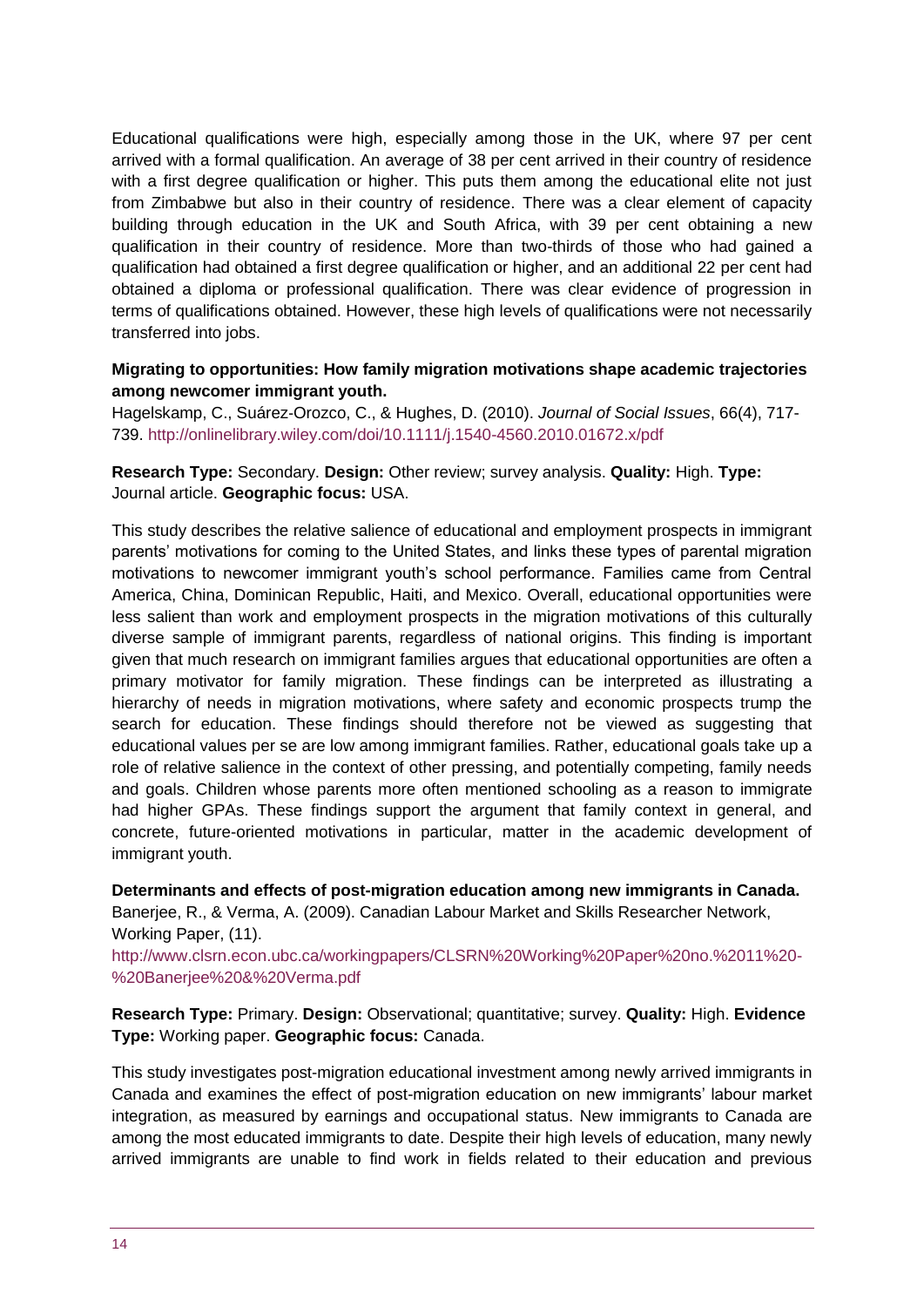experience. Even when they find jobs within their fields, new immigrants earn considerably less than their native-born counterparts. One important way for new immigrants to overcome the barriers they face is to further invest in their skills after arriving in Canada.

The results indicate that previous human capital is a determinant of post-migration educational investment. Specifically, older migrants are less likely to enrol in education, pre-migration education makes migrants more likely to enrol in Canada, and acceptance of foreign work experience means people take up jobs rather than further education. Gender is not found to affect new immigrants' post-migration educational decisions, but black immigrants are found to be more likely to invest in Canadian education than other ethnic groups. This is not surprising since Blacks are known to face the greatest labour market disadvantage in Canada and therefore may feel that they must invest in further education to improve their position. Younger new arrivals with already high levels of education and language ability are most likely engage in further education and improve their economic prospects while those who face the greatest disadvantage in the Canadian labour market (older, less educated, unable to speak English or French) fall further behind.

# <span id="page-14-0"></span>**5. Education and migration and FCAS**

**Forcibly Displaced: Toward a Development Approach Supporting Refugees, the Internally Displaced, and Their Hosts.** 

Devictor, X. (2016). The World Bank, Washington, DC. <https://openknowledge.worldbank.org/handle/10986/25016>

**Research Type:** Secondary. **Design:** Other review. **Quality:** Moderate. **Evidence Type:** Book, policy report. **Geographic focus:** Global.

This report contains a chapter on forcibly displaced people's choices to move, and one on choices to return. Neither chapter mentions education as a reason to move. Instead, the primary concerns are security and violence, and economic opportunities. Evidence suggests that security plays the main role, whether in deciding to flee or in choosing a destination. Economic considerations play a secondary role. Areas with higher wages and better social services are more attractive as they potentially offer more opportunities. When deciding whether to stay, return home, or move on, when they do have options, their decision-making process may be partly similar to that of economic migrants: they compare their welfare in their place of displacement with their likely welfare in the place they could move to, including back home. Among safe destinations, they choose the place where they believe they will maximise their welfare, based on economic considerations as well as on a host of other factors, including social, cultural, and political. Men and women also tend to consider different factors in making their decision: women may give more weight to health and education, while men may be more concerned about employment.

#### **Refugees and IDPs after Conflict: Why They Do Not Go Home**

Fagen, P. W. (2011). Special Report, United States Institute of Peace (USIP), Washington DC. [http://www.gsdrc.org/document-library/refugees-and-idps-after-conflict-why-they-do-not-go](http://www.gsdrc.org/document-library/refugees-and-idps-after-conflict-why-they-do-not-go-home/)[home/](http://www.gsdrc.org/document-library/refugees-and-idps-after-conflict-why-they-do-not-go-home/)

**Research Type:** Secondary. **Design:** Other review. **Quality:** Low. **Evidence Type:** Working paper. **Geographic focus:** Bosnia, Afghanistan, Iraq and Burundi.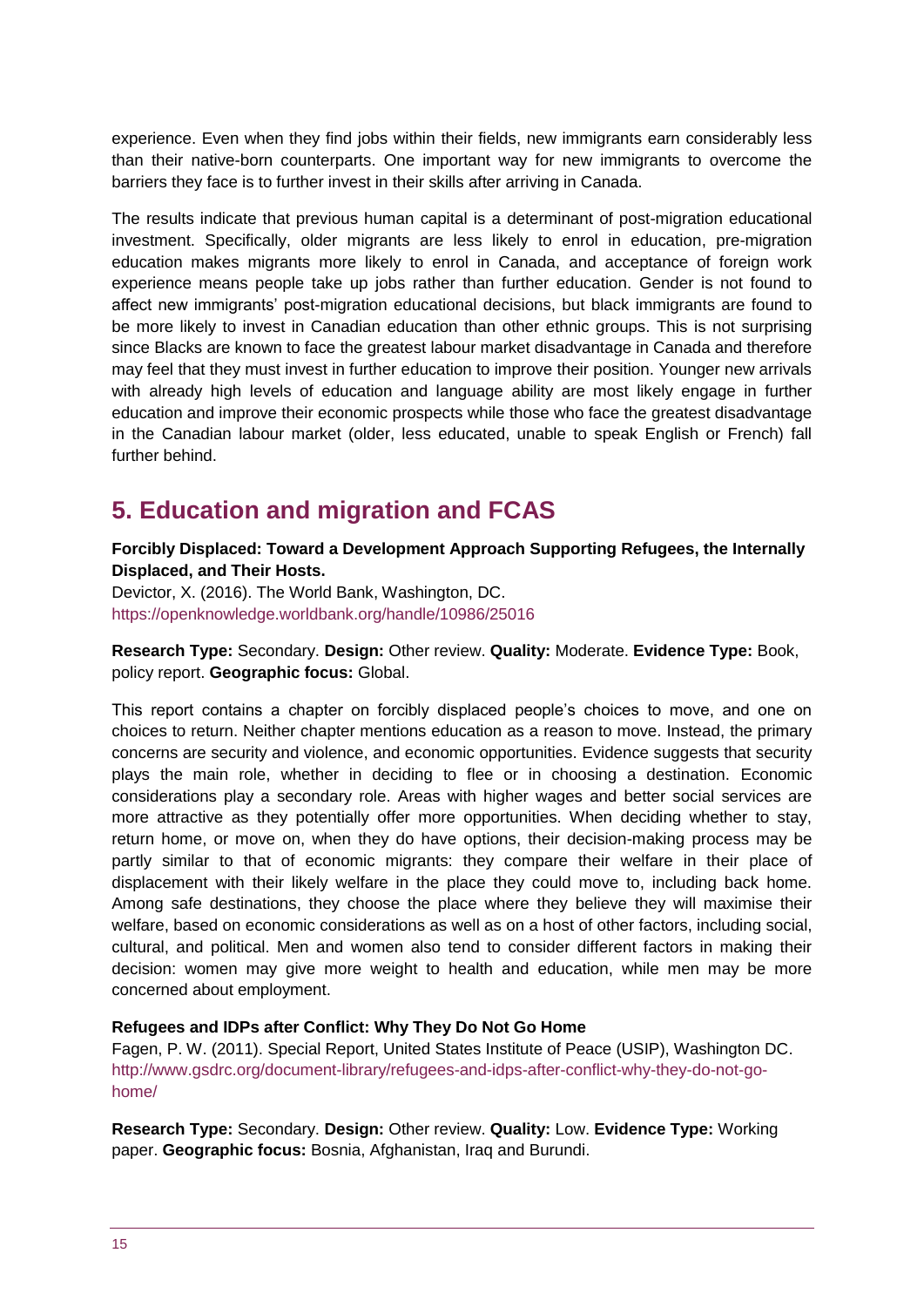Using Bosnia, Afghanistan, Iraq and Burundi as case studies, this paper argues that the effects of protracted conflict and displacement mean that, for many, returning home is not a viable solution. Going home and reestablishing rights to land matters a great deal to some of the returnees and IDPs, but for many others, the challenge is to settle where they can maintain decent livelihoods, find peaceful conditions, have access to health care and education, and enjoy the full rights of citizenship. Social services have assumed growing importance for refugee and IDP populations, as access to health and education has long-term value for their own, and their children's, future. Among the reasons most often heard for refugees' and IDPs' rejecting the option to return to their places of origin is that families do not want to lose the access to education and health care they had as refugees and urbanised IDPs, and which many have come to consider as important as income generation opportunities. Returnees to remote rural villages find very limited opportunities to school their children, and while building schools, health clinics, and installing public works may be on their government's future agenda, their lack in the present sharply deters return. In particular, female refugees and urban IDPs, while displaced, may have had access to education, live less isolated lives and, in many instances, come to value themselves to a greater extent.

### **Afghanistan**

In UNHCR's regular profiling of Syrian and Afghan arrivals in Europe, education is listed as a low-level driver. In May 2016<sup>5</sup>, five per cent of 181 Afghans in Greece gave educational opportunities as a reason for choosing destination countries (respect for human rights was top at 34 per cent, and family reunifications second at 32 per cent). Two per cent gave education as a reason to leave Afghanistan (71 per cent gave conflict/violence). In May 2016<sup>6</sup>, nine per cent of 291 Syrians in Greece gave educational opportunities as a reason for choosing destination countries (family reunification was top at 45 per cent, and respect for human rights second at 17 per cent). 0.34 per cent gave education as a reason to leave Syria (92 per cent gave conflict/violence/war).

**Children on the Move. A Report on Children of Afghan Origin Moving to Western Countries.** Boland, K. (2010). UNICEF. [http://www.unicef.org/infobycountry/files/Book\\_children\\_on\\_the\\_move.pdf](http://www.unicef.org/infobycountry/files/Book_children_on_the_move.pdf)

**Research Type:** Primary. **Design:** Observational; qualitative; interviews. **Quality:** Moderate. **Evidence Type:** Research report. **Geographic focus:** Afghanistan, UK, Norway.

The study focuses on the stories of 20 unaccompanied children of Afghan origin who have applied for asylum in Norway and the UK. Within Afghanistan, five deported children and three families with a child on the move in a western country were also interviewed.

Families interviewed in Afghanistan who have a child in the west said the decision was made because of the need to provide financial support for the family and the good economic prospects for their son in Europe. Children who were deported back to Afghanistan said their parents had made the decision for education and employment reasons. Moreover, education and employment prospects would be the trigger for their next attempt. One family with a son in Sweden and another son in the UK said that their children had moved to a western country because of the family's economic circumstances.

1

<sup>5</sup> <http://data.unhcr.org/mediterranean/download.php?id=1728>

<sup>6</sup> <http://data.unhcr.org/mediterranean/download.php?id=1727>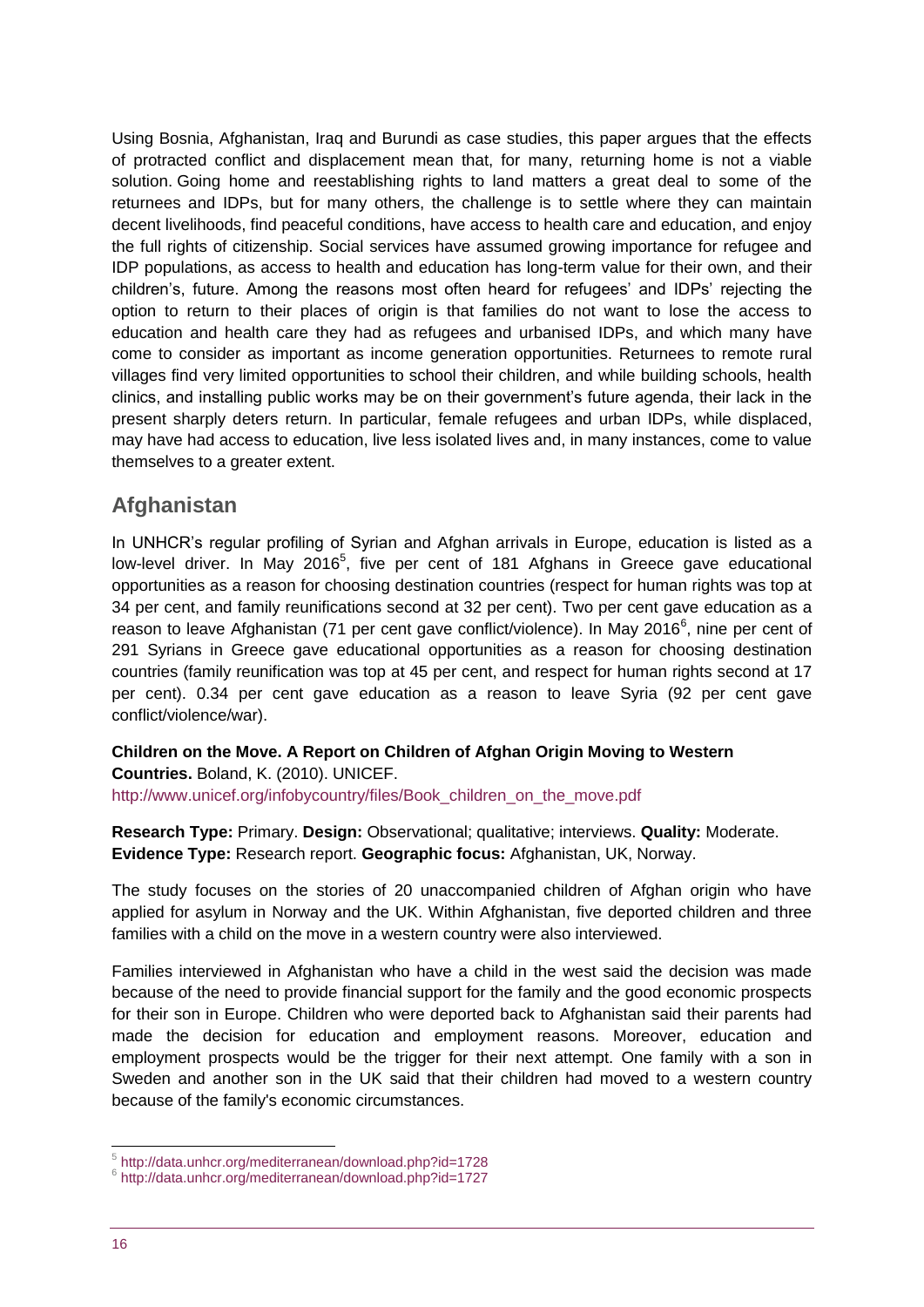All 20 children interviewed in destination countries UK and Norway said the decision was made because their lives were in danger for a political or personal reason. The children who participated in the focus group in the UK were all Pashtun and said it was not possible to stay in Afghanistan because there was no safety, proper education and job prospects, forcible recruitment by Taliban, and family feuds. All children said that existing levels of security, education and employment prospects open to them in Afghanistan were limited or non-existent. Until these needs are met, children and their families will make the decision to have a child on the move to a western country. Most respondents said that the decision to go to a particular country was based on information from relatives or neighbours who already had a child there. In other cases the child said the initial decision was to go to Europe or a western country and during the journey – in countries such as Turkey, Greece, Italy or France – they obtained information from other children on the move about preferred destinations.

**Afghans on the Move: Seeking Protection and Refuge in Europe. "In this journey I died several times; In Afghanistan you only die once".**Donini, A., Monsutti, A., & Scalettaris, G. (2016). Global Migration Research Paper, (17). Global Migration Centre.

[http://graduateinstitute.ch/files/live/sites/iheid/files/sites/globalmigration/shared/Publications/GMP](http://graduateinstitute.ch/files/live/sites/iheid/files/sites/globalmigration/shared/Publications/GMPRS_N17_Donini_Monsutti_Scalettaris.pdf) [RS\\_N17\\_Donini\\_Monsutti\\_Scalettaris.pdf](http://graduateinstitute.ch/files/live/sites/iheid/files/sites/globalmigration/shared/Publications/GMPRS_N17_Donini_Monsutti_Scalettaris.pdf)

**Research Type:** Primary. **Design:** Observational; qualitative; interviews. **Quality:** Moderate. **Evidence Type:** Research report. **Geographic focus:** Afghanistan, Greece, Italy, Bulgaria, Serbia, Hungary and Sweden.

This UNHCR-commissioned report presents the profiles and trajectories, motivations and aspirations, decision-making process and strategies of Afghans in connection to their journey to Europe and their experience of the EU asylum system.

Afghans are fleeing from violence in their country of origin and from exclusion and a lack of durable solutions in the countries of first asylum. New generations of Afghan refugees are forced to move due to similar factors as their parents, but they are compelled to seek protection in more distant places and resort to even riskier routes. Young men are overrepresented among those arriving in Europe, sent by their families to improve their situations. Success is understood as getting an official form of protection, an education and a job, and eventually marrying a girl from home and bringing her to Europe to build a family. Failure is not an option. Being returned signifies that the money that was collected for the journey has been lost. In addition to the serious repercussions of an individual's repatriation on his or her security, it is a blow to the domestic economy and would be experienced as a social shame by the whole family.

This social pressure for Afghans means that while protection needs and access to livelihoods, education and other social services may be the key driving factors leading to displacement, questions of prestige and status may be the decisive factors for the choices which are ultimately made by Afghans on the move.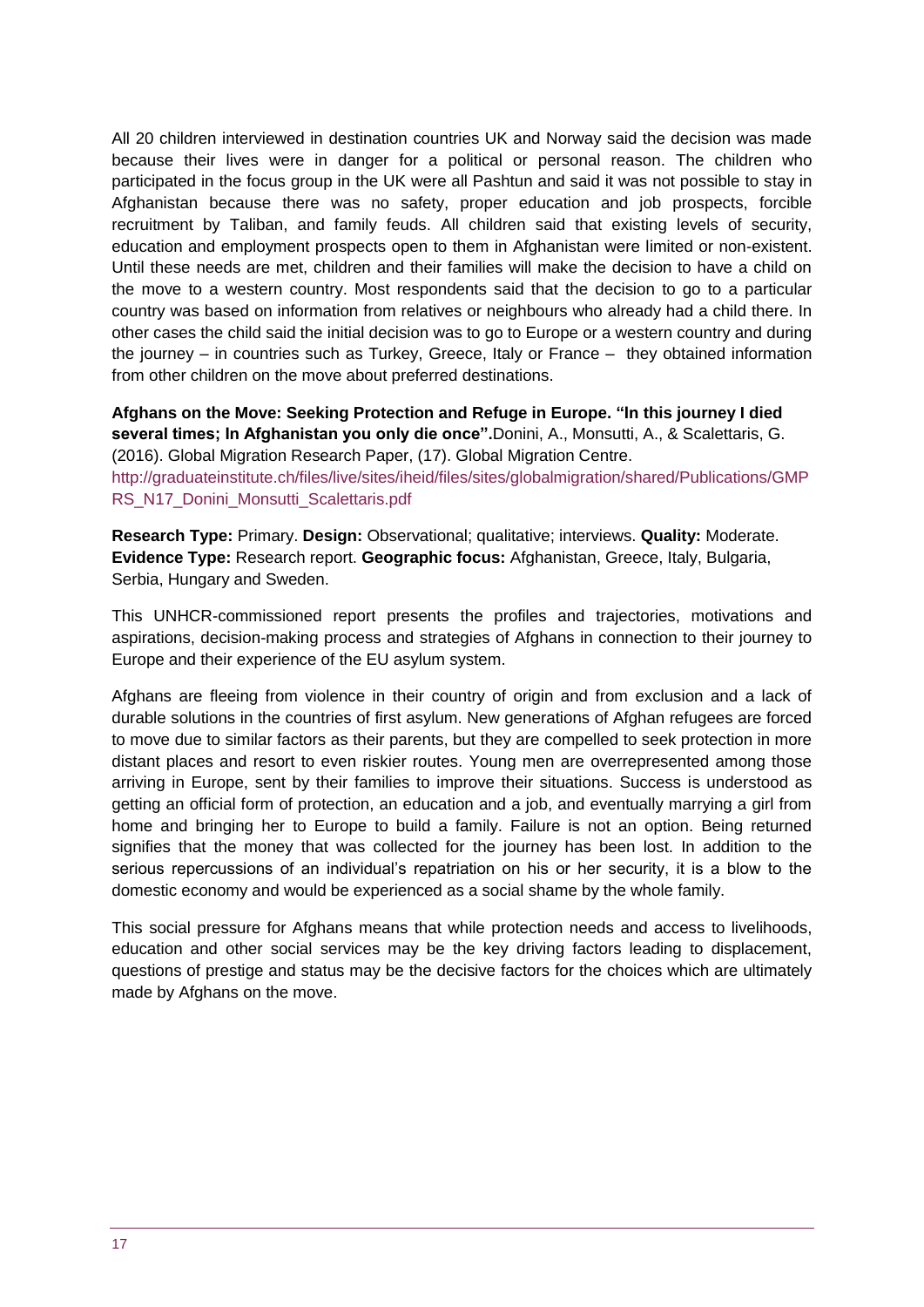# **Horn of Africa**

#### **Young and on the Move: Children and youth in mixed migration flows within and from the Horn of Africa**

Cossor, E. (2016). Save the Children. [http://resourcecentre.savethechildren.se/library/young](http://resourcecentre.savethechildren.se/library/young-and-move-children-and-youth-mixed-migration-flows-within-and-horn-africa)[and-move-children-and-youth-mixed-migration-flows-within-and-horn-africa](http://resourcecentre.savethechildren.se/library/young-and-move-children-and-youth-mixed-migration-flows-within-and-horn-africa)

#### **Research Type:** Primary. **Design:** Observational; qualitative; interviews. **Quality:** Low. **Evidence Type:** Research report. **Geographic focus:** Horn of Africa.

As with adult migration, economic reasons and fleeing from conflict are the strongest drivers of migration in the region. Economic motivation is a powerful factor for both children and youth to migrate, sometimes for short or seasonal work (often younger children) or as a longer term future prospect (older children, youth). Migrating to join family in other countries (particularly Europe) was one of the most powerful 'pull' factors for children. Following family was also a pull factor for youth, however aspirational motivations of a better, more prosperous life emerged as the primary attraction for youth, often influenced by 'success stories' of migration shared through friends, family and diaspora. Educational opportunities play a part as push/pull factors in the hope for a better life.

According to UNICEF, the household level is the key site where choices and decisions about migration for work or other purposes are shaped and framed. The migration of children with their parents may be considered as a family investment, by realising opportunities of better education and employment, which is the main route to the future success of the second generation. Children travelling alone from Eritrea into Ethiopia are frequently sent by their families in the belief that they will find a better life, despite the risks. All key informants in Ethiopia, Djibouti and Sudan pointed to poverty, the economic hardships experienced within the family, and difficulties in providing for children's basic needs and education as primary factors in child migration.

Migration for education has a strongly gendered aspect. Gender inequality and discrimination drives girls and women to leave in order to avoid forced marriages and to seek better educational and employment opportunities. All of the girls in the focus group discussion in Amhara region, Ethiopia, cited restrictions in access to education, for example due to child marriage, as the primary reasons for leaving home for domestic migration. KIs in Amhara also drew the link between high migration and high child marriage in their region. A [report by ODI on the situation in](https://www.odi.org/sites/odi.org.uk/files/odi-assets/publications-opinion-files/9183.pdf)  [Amhara](https://www.odi.org/sites/odi.org.uk/files/odi-assets/publications-opinion-files/9183.pdf) similarly connects gender inequality, lack of education, child marriage and migration of girls. Some girls interviewed also referred to the possibility of finding domestic work, but in Ethiopia this was often cited as a means to pay for the continuation of their education; access to education being the primary motivation.

#### **Living out of Camp: Alternatives to Camp-based Assistance for Eritrean Refugees in Ethiopia.**

Samuel Hall Consulting (2014). Norwegian Refugee Council. [http://samuelhall.org/wp](http://samuelhall.org/wp-content/uploads/2014/05/Living-Out-of-Camp-Alternative-to-Camp-based-Assistance-in-Ethiopia.pdf)[content/uploads/2014/05/Living-Out-of-Camp-Alternative-to-Camp-based-Assistance-in-](http://samuelhall.org/wp-content/uploads/2014/05/Living-Out-of-Camp-Alternative-to-Camp-based-Assistance-in-Ethiopia.pdf)[Ethiopia.pdf](http://samuelhall.org/wp-content/uploads/2014/05/Living-Out-of-Camp-Alternative-to-Camp-based-Assistance-in-Ethiopia.pdf)

**Research Type:** Primary. **Design:** Observational; mixed method; survey; interviews; focus groups. **Quality:** Moderate. **Evidence Type:** Evaluation. **Geographic focus:** Ethiopia, Eritrea.

This research is the first study of alternatives to camp-based assistance in Ethiopia for Eritrean refugees, and the first thorough review of Ethiopia's Out-of-Camp scheme (OCP). The scheme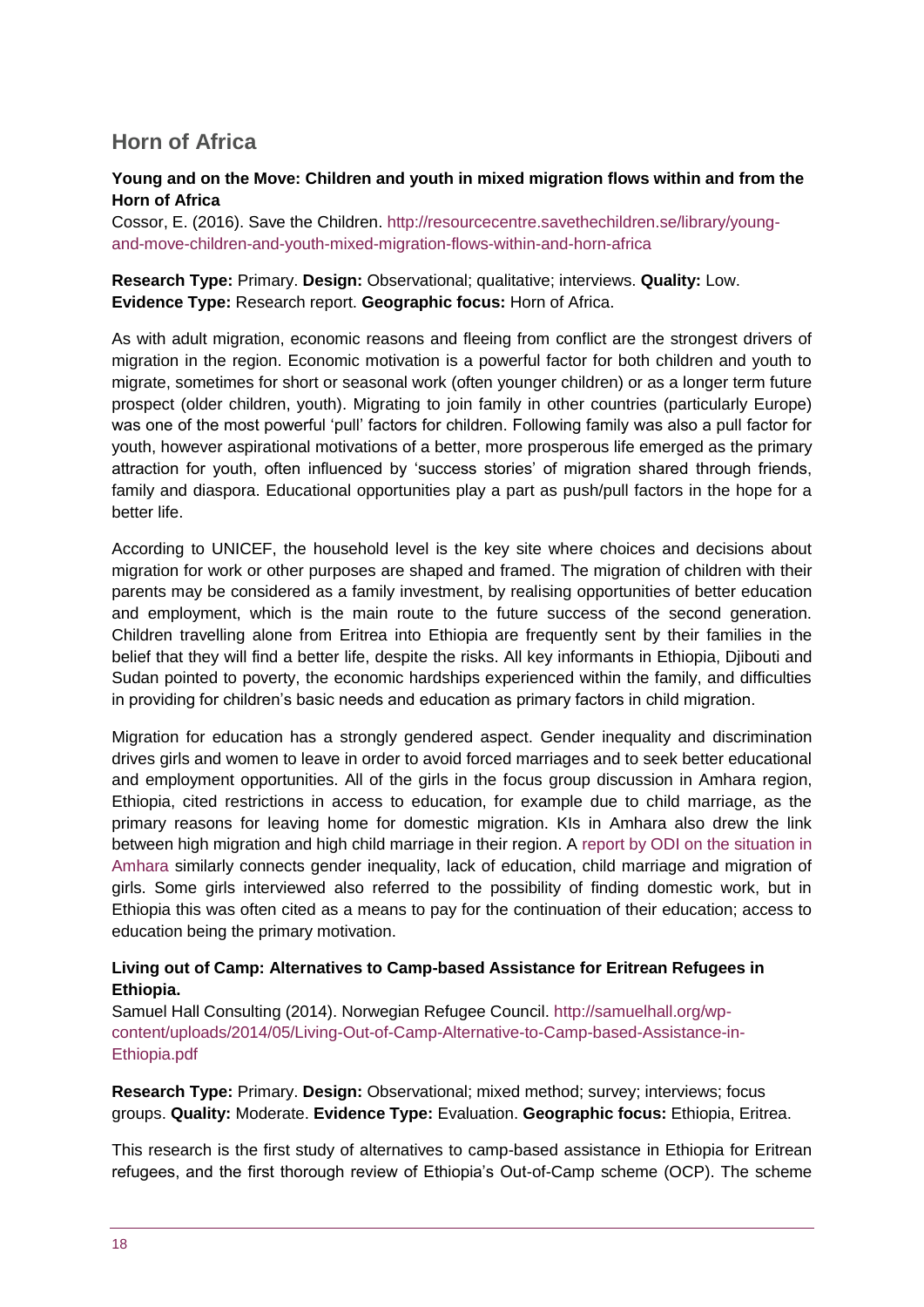allows Eritreans to live and study outside the camps if they are able to sustain themselves independently (usually through relatives or remittances). Eritrean refugees are allowed to access higher education in any university of the country, if they pass the university entrance exam. 1,200 Eritrean refugees are currently enrolled in universities. Officials expect graduates to go back to the camps and look for jobs there. However, past graduates mentioned being given the choice to stay in the city if they were able to sustain themselves. In this case, higher education can lead to a potential settlement, and local integration, outside the camps, potentially deterring onward migration. Refugees list one of the positives of the scheme as better access to education for children and adults in the city than in the camps.

The OCP is a positive opportunity offered by the Ethiopian government for a part of the Eritrean caseload and a good mechanism to rely on to make progress towards non-camp based refugee management in the country. Yet, it does not give refugees the right to work or to move freely, nor does it provide a sufficient incentive for Eritrean refugees to consider it as a sustainable solution, as most prefer opting for resettlement and further migration.

#### **Youth, Employment and Migration in Mogadishu, Kismayo and Baidoa.**

Altai Consulting (2016). IOM Somalia. [http://www.iom.int/sites/default/files/country/docs/IOM-](http://www.iom.int/sites/default/files/country/docs/IOM-Youth-Employment-Migration-9Feb2016.pdf)[Youth-Employment-Migration-9Feb2016.pdf](http://www.iom.int/sites/default/files/country/docs/IOM-Youth-Employment-Migration-9Feb2016.pdf)

**Research Type:** Primary. **Design:** Observational; mixed method; survey; interviews. **Quality:**  High. **Evidence Type:** Research report. **Geographic focus:** Somalia.

This review aims to assess whether opportunities for additional IOM youth programmes exist in South Central Somalia. Altai conducted a survey with 1,200 respondents under 30 across the three cities, and interviews with youth and employers. Poor economic conditions are the primary drivers of irregular migration but many youth are also pushed out by instability in the country. Economic factors are the main reasons for youth to migrate, and respondents talked about the prospect of "finding a better job" as a primary motivation to leave, followed by the motivation to simply "find a job". The push factors emerge as more influential than pull factors and this is why awareness of the risks of the journey does not tend to deter aspiring migrants that have their heart set on migrating.

The typical aspiring migrant has an intermediary level of education: Amongst the sample, the respondents with the lowest levels of education (no education) and the respondents with the highest levels of education (master's degree level) were the least likely to express the wish to migrate or to have thought about migrating. Students, not the unemployed, displayed the greatest propensity to migrate: 41 per cent of non-migrants who were students reported that they have thought about leaving, against 27 per cent of unemployed non-migrants.

Pull factors for Europe tend to be as follows:

- **High revenues and a decent job.**
- The ability to potentially gain **a foreign passport** with time.
- Robust **welfare and health** systems in European countries.
- High quality **education**, and also the ability to be able to work and study at the same time. For some, the objective is to attend a university that offers a higher quality of education than what would be available in Somalia, whereas for others, the objective is to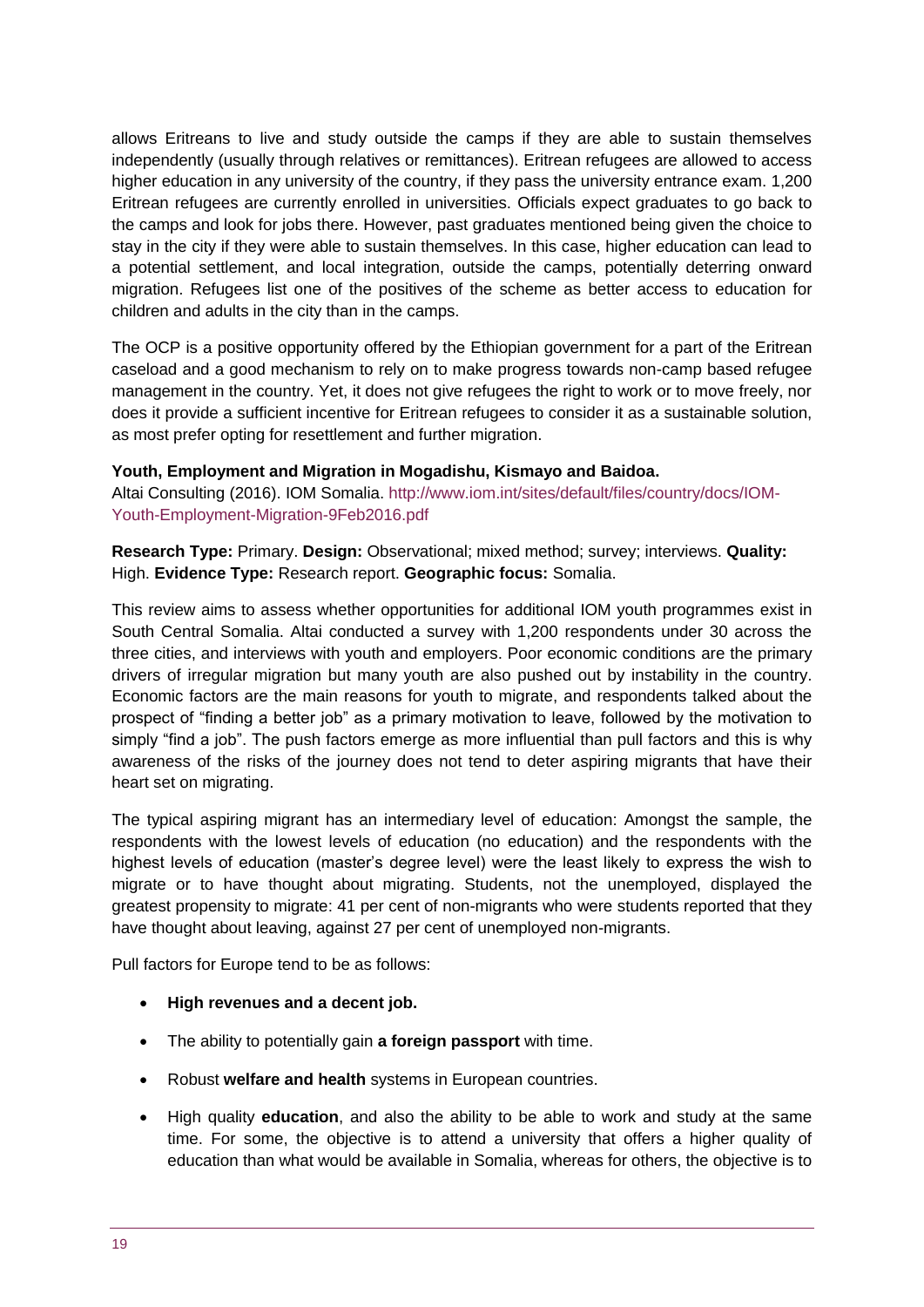work and study at the same time (something that some are unable to do in Somalia, which excludes them from being able to study at all).

It should also be noted that in many of the interviews, young respondents said they would be interested in migrating, in principle, but they were not actually pursuing this goal.

#### **Investing in Somali Youth: Exploring the Youth-Employment-Migration Nexus in Somaliland and Puntland.**

Samuel Hall Consulting (2015). IOM Somalia. [http://reliefweb.int/report/somalia/investing-somali](http://reliefweb.int/report/somalia/investing-somali-youth-exploring-youth-employment-migration-nexus-somaliland-and)[youth-exploring-youth-employment-migration-nexus-somaliland-and](http://reliefweb.int/report/somalia/investing-somali-youth-exploring-youth-employment-migration-nexus-somaliland-and)

**Research Type:** Primary. **Design:** Observational; mixed method; survey; interviews; focus groups. **Quality:** High. **Evidence Type:** Research report. **Geographic focus:** Somalia.

According to UNDP, more than 60 per cent of Somaliland's and 50 per cent of Puntland's population indicate willingness to migrate due to economic reasons and political and cultural exclusion. The research makes it clear that many youth have migrated, many wish to migrate, and that unemployment and the potential for better job opportunities are the primary motivating factors of their perceptions.

The second most popular reason, "to study", is not unrelated to this, as studying abroad is viewed as a path to better or different job opportunities. Likewise, a lack of up-to-standard educational facilities was also pointed out as driver of youth emigration from Somaliland, particularly of already highly educated youth. In case studies, FGDs and conversations, the desire to obtain a scholarship from a university abroad to pursue the studies that are either not offered in Somaliland or could not be pursued for other reasons, was particularly prevalent among already educated youth. There seems to be a widespread notion among students, as well as employers, that the right education can only be obtained abroad. Reinforcing this notion, in asylum countries (and especially Kenya or Ethiopia), the lack of quality education in Somalia was often mentioned as the main reason for refugees not wanting to return, since parents want the same educational opportunities for their children as they experienced in the camps or in their country of asylum. University and technical education are of poor quality in Somalia, and do not provide youth with marketable skills. While there is a common perception that degrees and certificates are a major prerequisite for obtaining qualified jobs, higher education in Somaliland and Puntland does not equip youth with necessary skills to find employment. In addition, it is not recognised abroad or among international employers as university experience.

**Moving Beyond Conflict: Re-framing mobility in the African Great Lakes region**  Bakewell, O., & Bonfiglio, A. (2013). Working paper. African Great Lakes Mobility Project. <https://www.imi.ox.ac.uk/pdfs/wp/wp-71-13>

**Research Type:** Secondary. **Design:** Theoretical. **Quality:** Low. **Evidence Type:** Working paper. **Geographic focus:** African Great Lakes.

Conflict and violence with the associated humanitarian and development crises have affected the African Great Lakes for more than three decades, creating one of the most protracted situations of displacement in the world. This paper sets out the case for exploring the broad process of migration in the region looking beyond the conflict framework that dominates analysis.

Migration for education may be a part of an individual or family's livelihood strategy, a sociocultural norm and perceived part of life-cycle development, or a part of an individual's aspirations.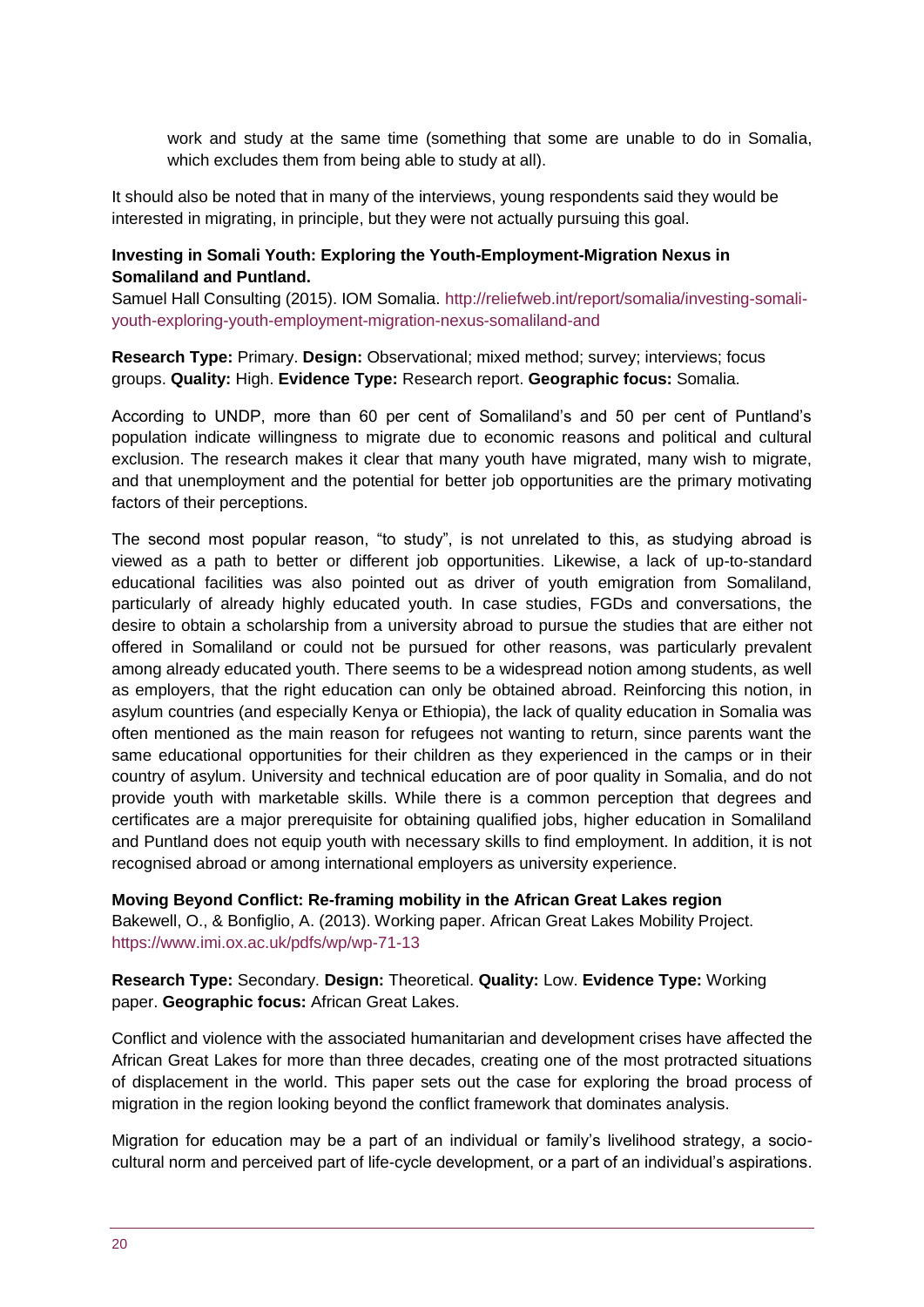It is possible to see migration for education as a reflection of the variation in educational opportunities across Africa; a result of macro-structural forces. A (perceived) lack of or insufficient access to educational opportunities at home and the availability of such opportunities elsewhere is another key determinant of education migration.

The insecurity in the Great Lakes region and the disruption of the education systems has skewed the distribution of educational resources away from the eastern DRC and made the schools and universities of Uganda, Kenya and (more recently) Rwanda more attractive. Apart from changing these macro-structural conditions, it may also have affected the significance of migration for education within households. Evidence from across the African continent suggests that migration for education can play an important role in the survival strategy or coping mechanism for families. For instance, a family may financially sponsor one of its members to receive secondary or tertiary education abroad as a form of economic investment, if it is unable to provide for itself given dire economic conditions at home. This person is responsible for gaining employment and remitting funds back to kin in home countries. Migration within Africa for higher education is increasingly the most favoured option for youth looking for optimal education and employment opportunities. African universities are increasingly recruiting students from beyond their borders, developing partnerships or establishing overseas campuses, prompting students enrolled in home country institutions to transfer to programmes abroad. Some African governments are also developing selective immigration policies to attract foreign students in specific academic fields or with specific skills.

### **Receiving countries**

#### **Aspirations for higher education among newcomer refugee youth in Toronto: Expectations, challenges, and strategies.**

Shakya, Y. B., Guruge, S., Hynie, M., Akbari, A., Malik, M., Htoo, S., ... & Alley, S. (2012). *Refuge: Canada's Journal on Refugees*, 27(2). <http://refuge.journals.yorku.ca/index.php/refuge/article/view/34723/31553>

**Research Type:** Primary. **Design:** Observational; qualitative; interviews; focus groups. **Quality:**  High. **Evidence Type:** Journal article. **Geographic focus:** Canada.

Findings from this study provide new insights about educational aspirations of refugee youth between the ages of 16 and 24 who arrived in Canada within the last five years, the challenges they face as they navigate secondary and tertiary education, and the strategies they utilise to address these challenges. Many newly arrived refugee youth indicated that their educational aspirations became stronger after coming to Canada. This increase in educational aspirations is a response to a number of factors related to perceived and real differences between educational systems in Canada compared to the war-torn home countries or refugee camps. These include (1) lack of quality education or access barriers to quality education in their pre-migration contexts; (2) positive experiences of learning provided by Canadian educational institutions (compared to before Canada); and (3) expectations and realisation that a Canadian education can lead to good jobs and a better future, including being able to make a good income and help family and community with the income and knowledge gained. The change in educational aspirations before and after coming to Canada is also linked to the perceived differences in the value and benefits associated with education between the two contexts. In direct contrast to premigration contexts, many participants perceived that education carries greater value in Canada and is an essential requirement for getting a good job.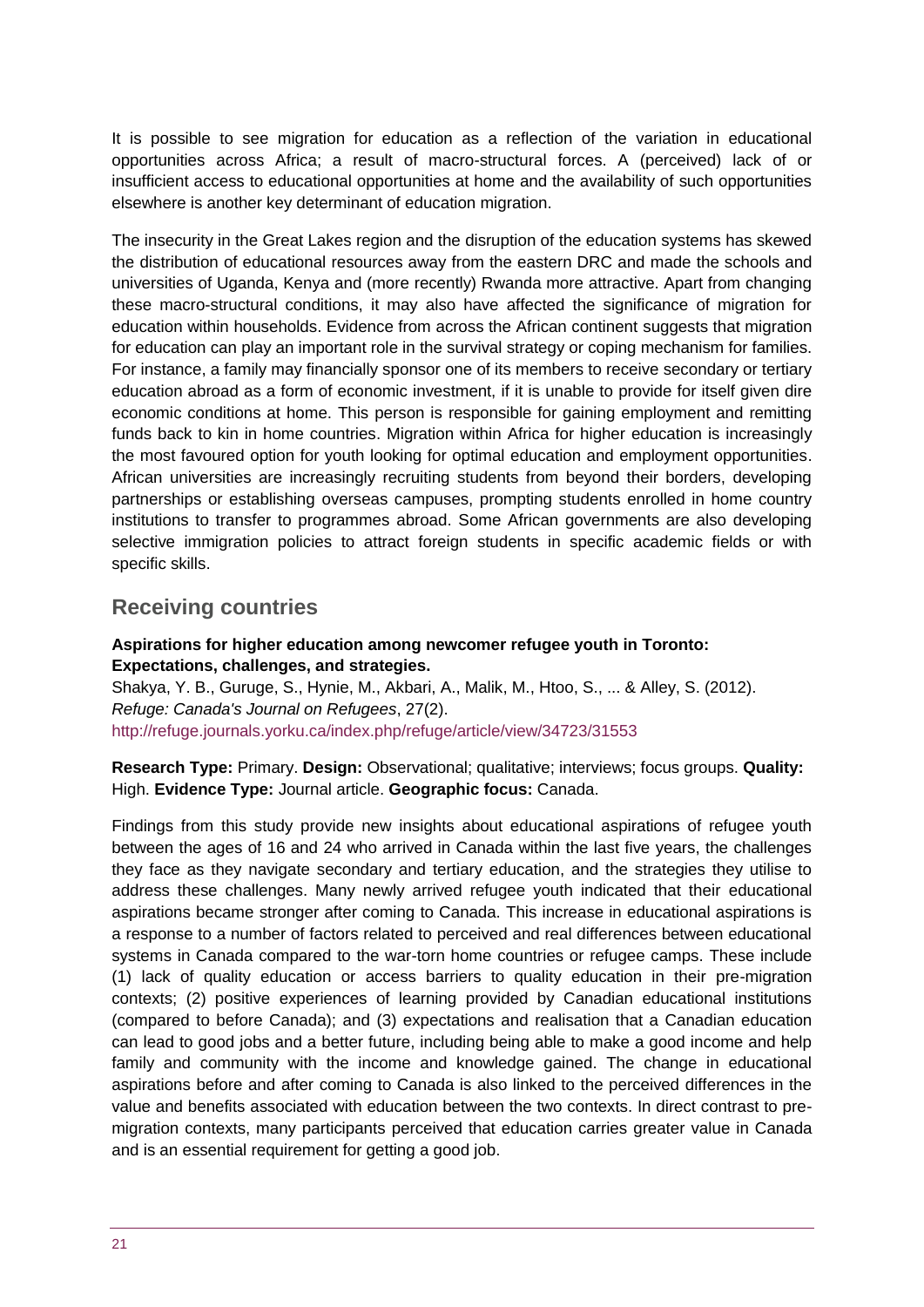**Fleeing through the globalised education system: the role of violence and conflict in international student migration.** Kirkegaard, A. M. Ø., & Nat-George, S. M. L. W. (2016). *Globalisation, Societies and Education,* 14(3), 390-402. <http://dx.doi.org/10.1080/14767724.2016.1151769>

**Research Type:** Primary. **Design:** Observational; qualitative; interviews. **Quality:** High. **Evidence Type:** Journal article. **Geographic focus:** Sweden.

This article is based on a close reading of six qualitative interviews with self-defined conflictinduced student migrants in Sweden. They come from Europe, South Asia, South America including the Caribbean, the Middle East and Sub-Saharan Africa. They have all experienced or witnessed structural, cultural and/or direct violence first hand.

These students were unlikely to have been accepted as legal migrants or asylum seekers, either because they exit conflicts when these are not active, or because the kind of violence they have experienced is not considered grounds for asylum. To the great majority of these students, leaving their home country as students either seems or is directly stated to be the only acceptable option. They express the legitimacy involved in exiting the conflict through education, however in different and to some extent gendered ways. Leaving for education is open; it is legal; your status is by definition high locally and internationally; and it is comparably easy if you have the resources necessary (education and money are essentials, while migration networks seem to be less central). In addition, leaving as a student opens new possibilities of onward migration within the international education system, and possibly in the end a highly qualified job in exile, without jeopardising the individual students' possibilities of safe returns, or their families' security in their home countries. All the students included in the research come from resourceful, if not rich backgrounds. While some of them secured scholarships, the others live under rather harsh economic conditions, struggling to make ends meet.

# <span id="page-21-0"></span>**6. Further resources**

**UNICEF; Children on the Move research website:** [https://www.unicef-irc.org/research](https://www.unicef-irc.org/research-watch/Children%20on%20the%20move/)[watch/Children%20on%20the%20move/](https://www.unicef-irc.org/research-watch/Children%20on%20the%20move/)

**Save the Children International; Children on the Move in Europe website:**  <https://savethechildreninternational.exposure.co/children-on-the-move-in-europe>

**Child Migration Research Network:** <http://www.childmigration.net/>

**Migration Policy Institute, Education section:** <http://www.migrationpolicy.org/topics/education>

**The educational experiences of refugee children in countries of first asylum.** Dryden-Petersen, S. (2015). Washington, DC: MPI. [http://www.migrationpolicy.org/research/educational](http://www.migrationpolicy.org/research/educational-experiences-refugee-children-countries-first-asylum)[experiences-refugee-children-countries-first-asylum](http://www.migrationpolicy.org/research/educational-experiences-refugee-children-countries-first-asylum)

**Refugee Education: A Global Review.** Dryden-Peterson, S. (2011). UNHCR <http://www.unhcr.org/4fe317589.htm>

**2015 Situation Report on International Migration: Migration, Displacement and Development in a Changing Arab Region** IOM (2015). IOM. [http://publications.iom.int/system/files/pdf/sit\\_rep\\_en.pdf](http://publications.iom.int/system/files/pdf/sit_rep_en.pdf)